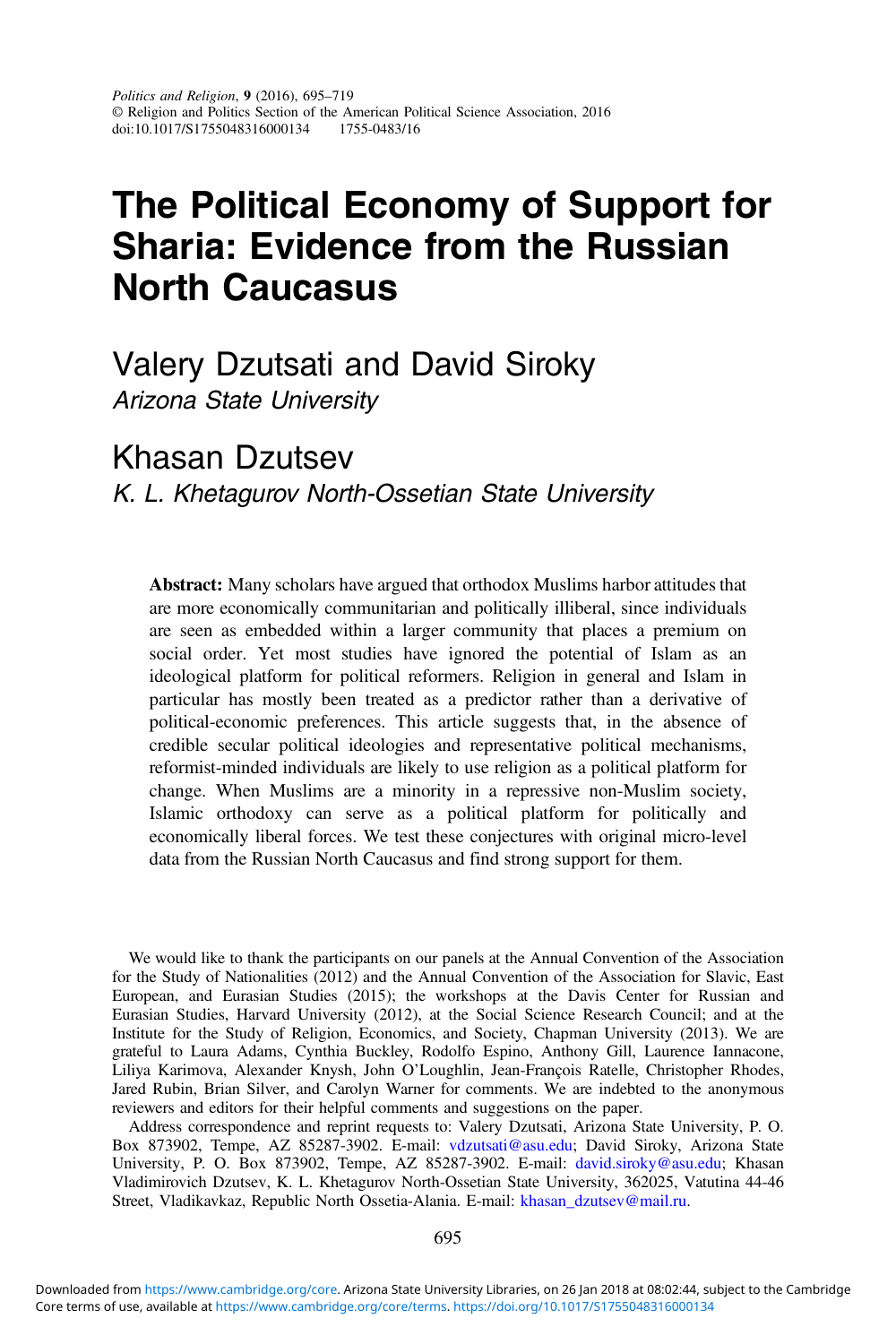## **INTRODUCTION**

Under what conditions is Islam likely to serve as a platform for political, even liberal, reform? Previous research has suggested that orthodox Muslims are more communitarian in their economic views and less liberal in their political preferences because individuals are seen as being embedded within a larger community that places a higher value on social order than on individual achievement and liberty (Davis and Robinson [2006](#page-20-0); Guiso, Sapienza, and Zingales [2003;](#page-21-0) Said [1978](#page-23-0); Tibi [2008](#page-23-0); Wallerstein [1999\)](#page-24-0). More recently, however, the premise that pious Muslims are unlikely to support political liberalism and democracy has been seriously challenged (Anderson [2004](#page-20-0); Esposito and Mogahed [2008](#page-21-0); Inglehart and Norris [2003](#page-22-0); Jamal and Tessler [2008;](#page-22-0) Tessler, Jamal, and Robbins [2012](#page-23-0)). The association of communitarian economic attitudes and orthodox Islam has also received mixed assessments (Chen and Lind [2007](#page-20-0); Davis and Robinson [2006\)](#page-20-0). This article suggests that Islam is likely to attract individuals with politically reformist views when traditional secular political ideologies and party politics are not readily available. In the absence of secular political ideologies and representative political mechanisms, reformist-minded individuals are likely to turn to religion as a platform for political change. In particular, when Muslims are a minority in a repressive non-Muslim society, Islamic orthodoxy can serve as a political platform for politically and economically liberal forces by providing language and symbols to mobilize and express their desire for change.

In modern democracies, reformist-minded individuals can make use of existing party platforms to advance their interests. However, if freedom of association and fair elections are not in the offing, then reformers are likely to look for alternative ideologies. While the political opposition may consider using religion as a political platform in any politically repressive society with a substantial religious tradition lacking credible secular ideologies of political change, it is particularly likely when religion can serve as a distinct identity marker for the minority. Since aggrieved minorities in repressive states have little or no access to the standard political mechanisms for change, they often turn to religion for mobilization. As a social force that opposes the government's political and economic restrictions, we suggest that the religiously infused opposition is likely to be both economically and politically liberal — seeking a smaller role for the government in public life, because it opposes an illiberal and repressive state. In societies where Islam has historical roots, Islamic orthodoxy is the most likely alternative to traditional political ideologies. It follows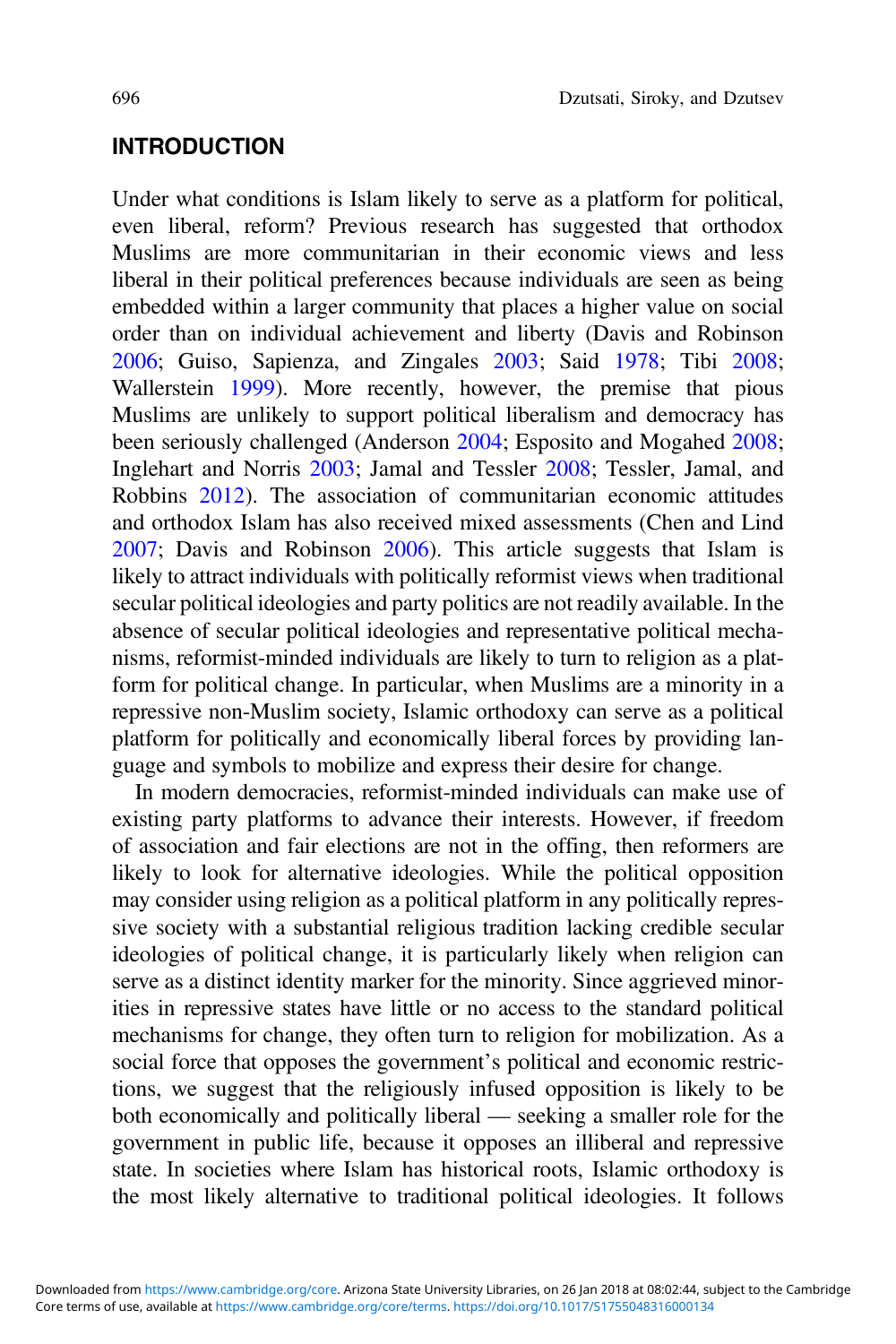that more economically and politically liberal Muslims living in repressive non-Muslim societies are more likely to find themselves in the camp of orthodox Muslims and supporters of the Islamic legal system, Sharia.

In this article, we investigate this argument and develops the theory in the next section. It explains why individuals with more liberal political and economic attitudes in repressive Muslim minority societies may express stronger support for Sharia, which is more often than not viewed as a highly illiberal social framework. Then, we derive five hypotheses regarding the relationship between political economy attitudes and identification with Islamic orthodoxy. In the third section, we introduce an original data set and our methodology, which is followed by a discussion of the results. Consistent with the article's key hypotheses, the analysis indicates that those who support free market institutions and greater regional autonomy also tend to support Islamic orthodoxy. The final section discusses the implications of the results for research on political Islam and limitations that must be recognized, and which we hope will be addressed in future work.

#### ISLAM AND POLITICAL ECONOMY

Secularization theory, as introduced by Durkheim and Weber (Durkheim [[1933\]](#page-21-0) 2013; Weber [1930] 2005), has faced substantial empirical challenges from the rise of religion around the world in recent years (Berger [1999](#page-20-0); Thomas [2005;](#page-23-0) Stark [1999](#page-23-0)). Some scholars have argued that personal insecurities lie behind this trend (Immerzeel and van Tubergen [2013](#page-22-0); Norris and Inglehart [2011](#page-22-0)), whereas others have suggested that religion filled a vacuum after the end of the Cold War and its (secular) ideological warfare (Huntington [1997](#page-21-0); Toft, Philpott, and Shah [2011](#page-23-0)). Adopting a rational choice approach, Gill [\(2008](#page-21-0)) argues that the ruler's political survival, tax interests, and economic growth inform decisions regarding a state's liberalization of religious regulation. Other scholars, such as Toft, Philpot, and Shah [\(2011](#page-23-0)), associate the rise of religion in the modern world with traditional culture and values. Another strand of research finds that churches in the United States support and promote civic engagement among their members (Djupe and Gilbert [2006](#page-21-0); Neiheisel, Djupe, and Anand [2008](#page-22-0)) and provide mobilization tools to their constituents in times of need (Djupe and Gilber [2002\)](#page-21-0).

This article aims to bridge these views by providing an explanation for the rise of religion in modern politics that applies under fairly general scope conditions. We suggest that state repression and minority status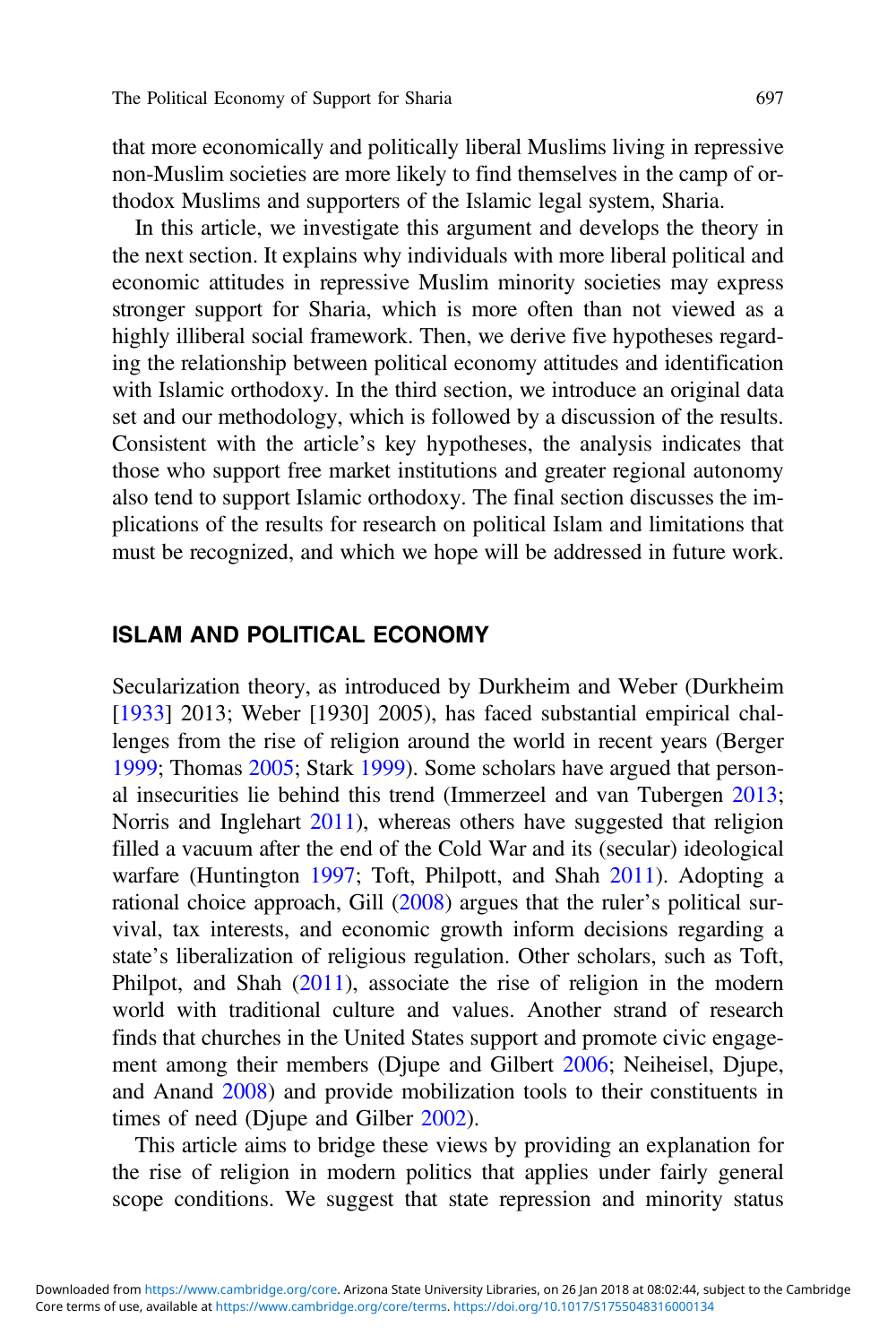jointly shape the public expression of religion, and thus the state's obstruction of secular opposition contributes to the creation of religious challengers. Since the state prevents minority groups from adopting alternate (secular) strategies, such as economic advancement and/or allying with the state, those members of the minority who seek political change and oppose the state turn to religion. In this way, religious orthodoxy in the minority group becomes associated with political and economic liberalism by the virtue of attracting economically and politically liberal individuals who are opposed to the repressive secular state and cannot find secular expression for their ideas and needs.

This logic would seem to contradict scholars who argue that Islam is hostile to free markets and economic liberalism, whether the hostility is attributed to Islamic law's failure to protect property (Kuran [2010a](#page-22-0); [2010b\)](#page-22-0), its treatment of women in Muslim majority countries (Fish [2002](#page-21-0)), or the lack of separation between religion and state (Mernissi [2002](#page-22-0); Mazarr [2007;](#page-22-0) Inglehart and Norris [2003](#page-22-0)). Using World Values Survey data, some scholars have characterized Islam as being negatively associated with ''attitudes that are conducive to growth'' and have portrayed Muslims as being the most ''anti-market" among adherents to the world's major religions (Guiso, Sapienza, and Zingales [2003,](#page-21-0) 228, 280). There are reasons to doubt a direct negative association, however, and scholars have argued that Islam itself has no intrinsic relationship with economic stagnation or growth (Ragab [1980\)](#page-23-0). Comparing Muslim-majority countries to other countries at the same developmental stage, Pryor ([2007\)](#page-23-0) found no relationship between economic development and Islam. Noland ([2005\)](#page-22-0) found that Islam was in fact positively associated with economic growth (Noland [2005](#page-22-0)). "If anything," he wrote, "Islam promotes growth" (Noland [2005](#page-22-0), 1232). In terms of relationship between Islam and political liberalism and democratization, the evidence that Islam is antithetical to democratic ideas is also dim (Harnischfeger [2008;](#page-21-0) Yavuz [2009](#page-24-0); Robinson [1997](#page-23-0), 373–387). Moreover, according to some researchers, the causal arrow may actually be reversed (Platteau [2008](#page-23-0); Rodinson [1974](#page-23-0)). The persistent failure of the state to provide public goods in Muslim-majority countries may have led to the rise of religion's role in political and economic affairs, religion was "the handmaiden rather than the master of politics" (Platteau [2008](#page-23-0), 330).

The implication is that political autocracy and economic underdevelopment may have made Islam more salient and attractive as an alternative ideology to the state's secular and inefficient political economy. This view of "endogenous Islam" is somewhat counter-intuitive, but consistent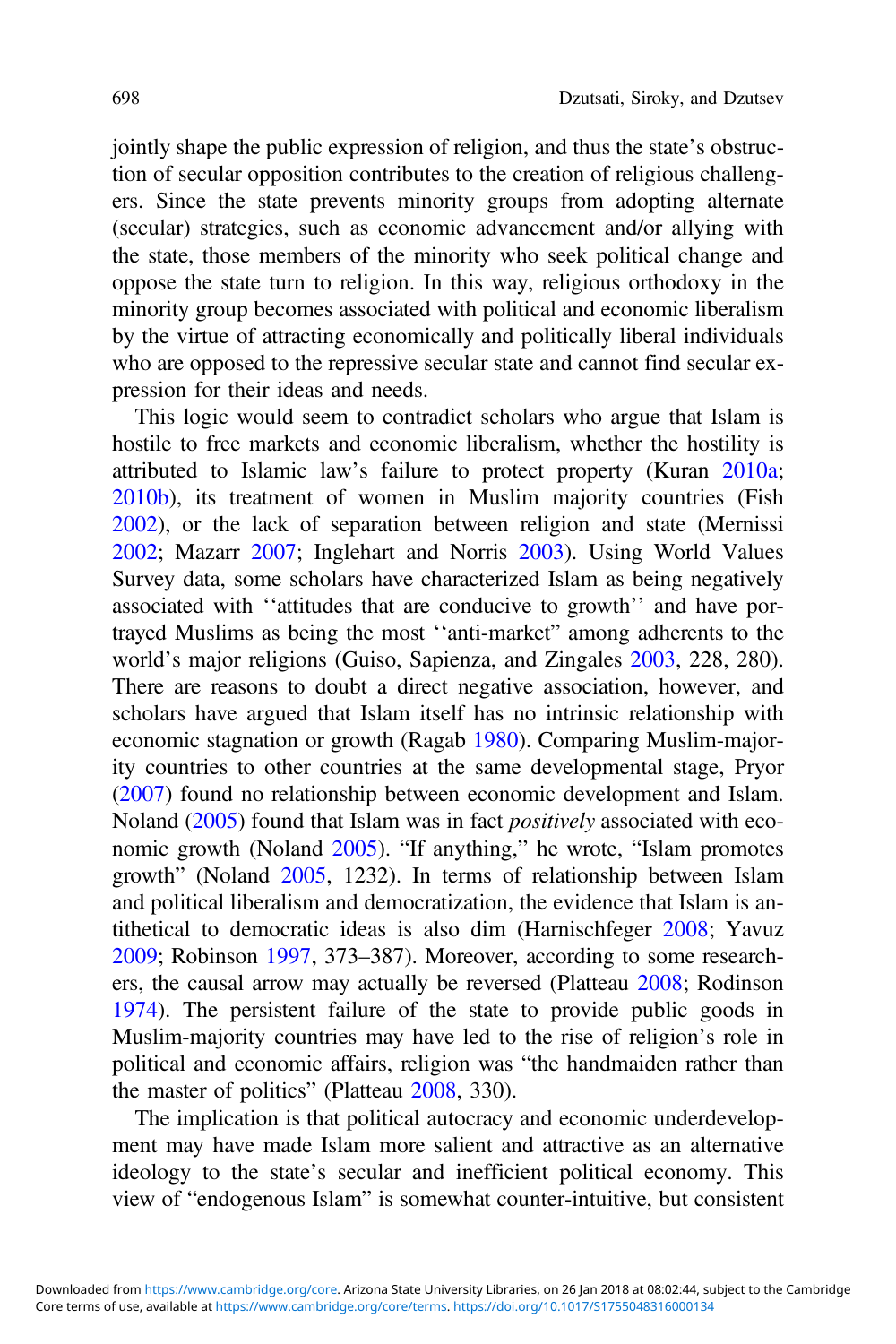with a number of existing studies. Explaining why Islam became the rallying point in Iran's revolution of 1979, Bayat [\(2013](#page-20-0)) writes that the Shah's government had effectively eliminated the secular opposition in the country prior to the revolution, leaving only Islam as a possible platform for uniting the opposition. Islam may be able to resolve systemic social problems and provide public goods when the state is either unwilling or unable to do so. This view is also compatible with Berman's [\(2009](#page-20-0)) assessment of how to rein in violent religious groups. He argues that the governments in areas with active radical religious groups should improve public services, foster religious freedom, and religious pluralism in order to successfully combat and contain such groups. This is consistent with the view of radical Islam as a response to economic disparity and political oppression. In the post-cold war era, Islam is especially likely to become an ideological platform for social forces seeking political change, not necessarily because Islam is itself a revolutionary ideology but because other platforms do not work or are unavailable to social actors.

According to Toft, Philpott, and Shah [2011](#page-23-0), the rise in religious politics during the second half of the 20th century stems from the failure of secular political ideologies, the spread of electoral democracy, and improvements in communication technology.<sup>[1](#page-18-0)</sup> Arguments about the failure of secular "isms" and the corresponding rise of religion were visibly present in Huntington ([1993;](#page-21-0) 1997), who argued that civilizational divides associated with religious differences will determine conflicts after the end of cold war. Empirical studies have not provided support for Huntington's claim (e.g., Chiozza [2002;](#page-20-0) Russett, Oneal, and Cox [2000](#page-23-0)). Rather than religious differences manifesting themselves in an increased likelihood of interstate conflict, we take a more instrumental view of religion as a loose framework that can be used by political opposition groups to advance their po-litical goals in the absence of other political platforms and mechanisms.<sup>[2](#page-18-0)</sup>

Along with other religions, Islam offers its subscribers a "belief system" (an "umbrella ideology") that provides core beliefs of a predominantly symbolic nature, with important institutions and organizing principles, but it does not compel individuals to adopt the same political and economic outcome across all societies. Islam can therefore be reconciled with diverse political and economic ideologies. Geertz's ([1968\)](#page-21-0) comparative analysis of Islam in Morocco and Indonesia is a classical demonstration of such differences. In a series of studies, Davis and Robinson analyze survey data from seven Muslim majority countries and find that religiously orthodox people in Abrahamic religions tend to be economically communitarian. More religiously orthodox respondents are more likely to favor a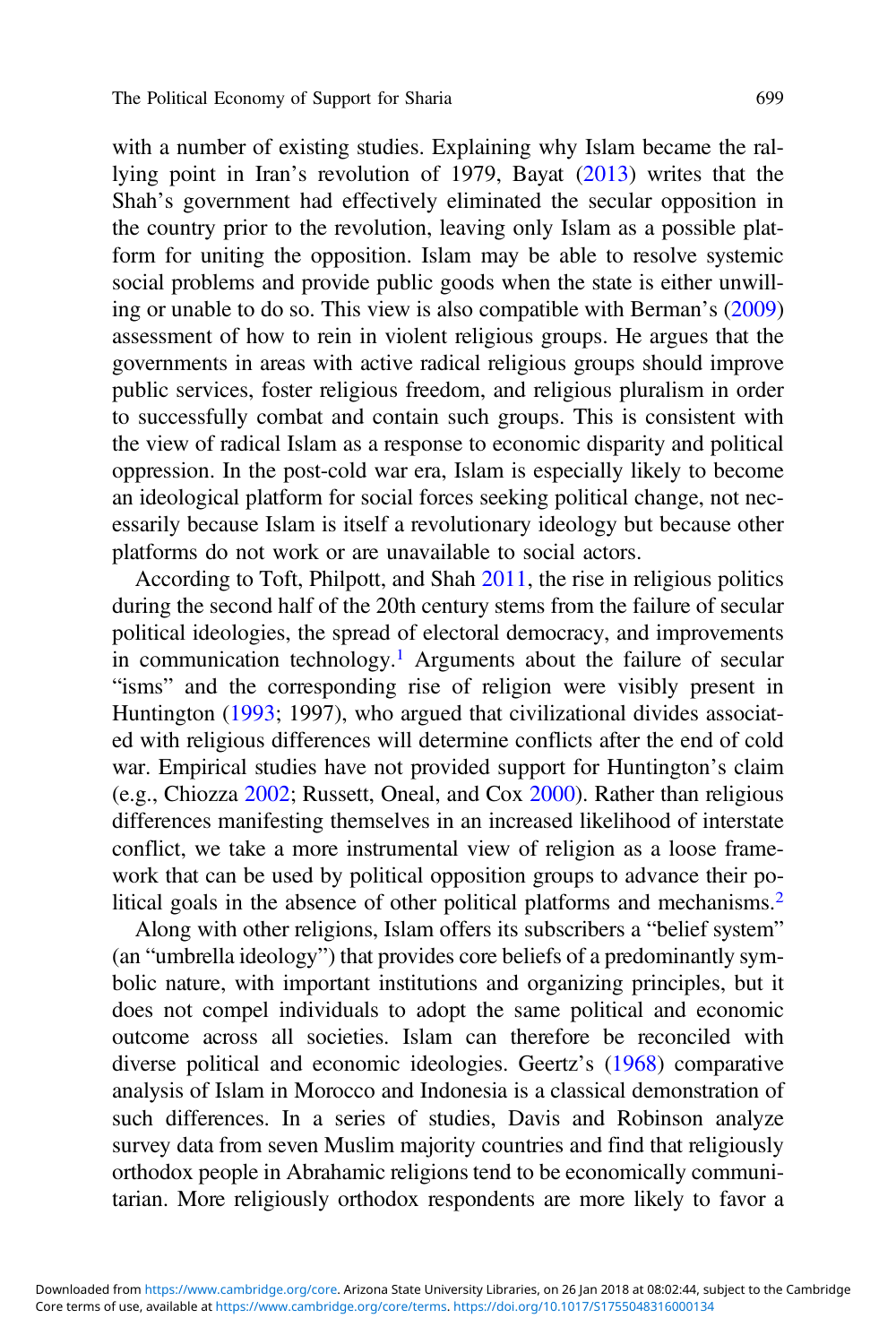greater role for government in the economy to equalize incomes and take care of the poor. Conversely, Islamic modernists will be more inclined toward economic individualism and a laissez faire approach. However, "in politically repressive societies, support for Islamic law is less strongly related to a desire for greater government responsibility for everyone and equalizing incomes" (Davis and Robinson [2006](#page-20-0), 182). This suggests that political oppression may pit Muslims against the government and foster economic attitudes that are orthogonal to government sponsored redistributive policies.

When Muslims are in the minority, especially in politically repressive and economically centralized societies, individual incentives to favor greater government control and intervention in the economy are generally reversed, since redistribution is more likely to benefit "ethnic others" (Alesina, Baqir, and Easterly [1999;](#page-20-0) Bustikova [2014](#page-20-0); Dancygier [2010](#page-20-0); Habyarimana, Humphreys, Posner, and Weinstein [2007](#page-21-0)). When religion is an ethnic marker that can distinguish majorities and minorities, economic (and political) attitudes among Muslims may be quite different from what previous researchers found in Muslim-majority countries (Davis and Robinson  $2006$ .<sup>[3](#page-18-0)</sup> Even the institution of *zakat* ("purification," which requires Muslims who can afford it to give a percentage of their income to the poor) was different in Muhammad's time when Muslims were a minority versus when they were a majority (al-Shiekh [1995](#page-20-0), 366–367; Hadith 2:24:537).[4](#page-18-0) In Mecca, where Muhammad and his followers were a minority, zakat was voluntary. When Muhammad and his followers migrated to Medina, and established the first Islamic state, *zakat* became obligatory. When Muslims are a minority in a politically repressive society, we hypothesize that the taste for redistribution will be weaker and economically liberal attitudes will prevail.

This is not unique to Islam. Researchers have noted the different attitudes of English religious dissenters to religious freedom at the time when they were a religious minority in Britain versus when they became the ruling majority of the Massachusetts Bay Colony (Gill [2008](#page-21-0)). Regardless of the religion, we would submit that members of the minority religion tend to be more in favor of democratic rule and economic liberalism, since these ideologies are more likely to protect their rights and to serve their interests. We take this argument one-step further, and suggest that if secular political mechanisms exist for advancing the interests of the excluded groups in a given population, religion is likely to play a less significant role in politics.

When the state persistently fails to provide public goods, it provides more space for religion in political and economic affairs. In some cases, religious movements provide the very public services that states are supposed to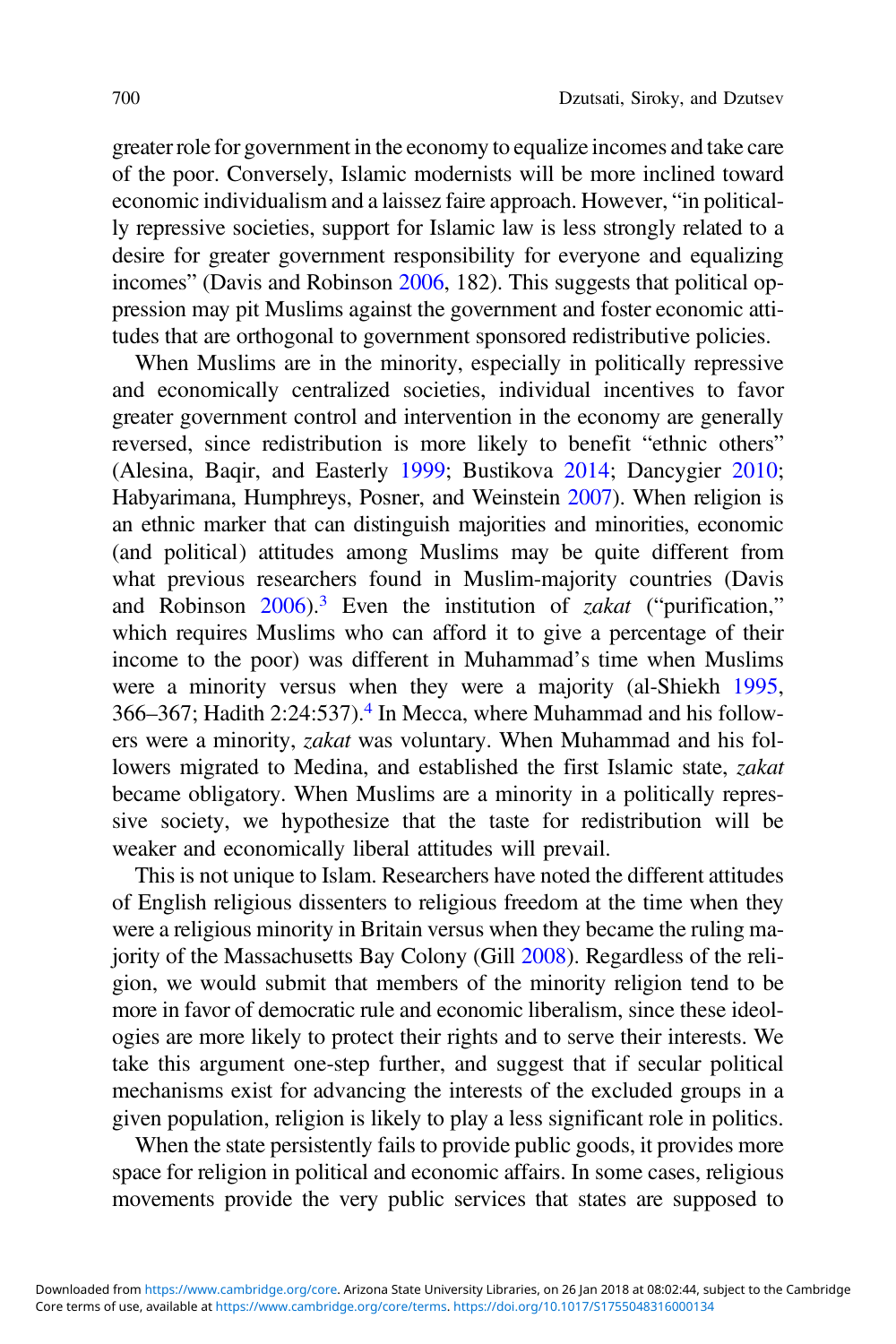provide — e.g., the political opposition in Egypt and Lebanon organized itself through Islamic movements that bypassed those failing states and provided public goods directly to the population (Davis and Robinson [2009](#page-20-0); Cammett and Issar [2010](#page-20-0); Wickham [2002](#page-24-0)). It follows from this that if the state becomes more adept at providing public goods and political freedoms return, the influence of religion may diminish. Islamic political parties may fall apart or fragment after alternative political platforms and mechanisms become available, and the initial motivation for their creation has passed. This appears to be happening to Indonesia's Islamic parties (Assyaukanie [2005;](#page-20-0) Hefner [2011;](#page-21-0) Mujani and Liddle [2009](#page-22-0)), although some researchers caution against rushing to conclusions (Tanuwidjaja [2010\)](#page-23-0). Islamic parties lose their appeal when their constituents are well informed about the political and economic platforms of all available political forces and do not seem to fare particularly well even after the Arab Spring (Pepinsky, Liddle, and Mujani [2012](#page-23-0); Kurzman and Naqvi [2010;](#page-22-0) Kurzman and Türkoğlu [2015](#page-22-0)).<sup>5</sup>

# THE EMERGENCE OF ISLAM AND ITS RELATION TO THE **STATE**

The North Caucasus in Russia affords an excellent setting to test theories about the political economy of religion. During the Soviet period, the Communist ideology was quite successful in eliminating religion from all public space in the region — only a handful of mosques and churches were left intact across the North Caucasus. Prior to the 1917 October revolution, both Islam and Orthodox Christianity played important roles in the North Caucasus that defined settlement patterns and Moscow's policies toward individuals and groups. During the Russian-Caucasus war of 1817–1864, Islam achieved an extraordinarily high social status, and the Dagestani commander, Imam Shamil, established the first theocratic state in the Northeastern Caucasus. Prior to the Russian conquest of the North Caucasus in 19th century, Islam had little influence in the vast majority of places in the region, which were primarily governed by customary law (adat) or by a mixture of Islamic canons and local customs. Yet today religion in the region has become increasingly important in political life.

Despite the government's high level of control, the state has failed to resolve the pressing issues of the day — the economy remains stagnant; political exclusion and repression are the norm.[6](#page-18-0) In the absence of other political mechanisms and ideologies, Islam has become an attractive solution to the region's social problems. Whereas the secular state is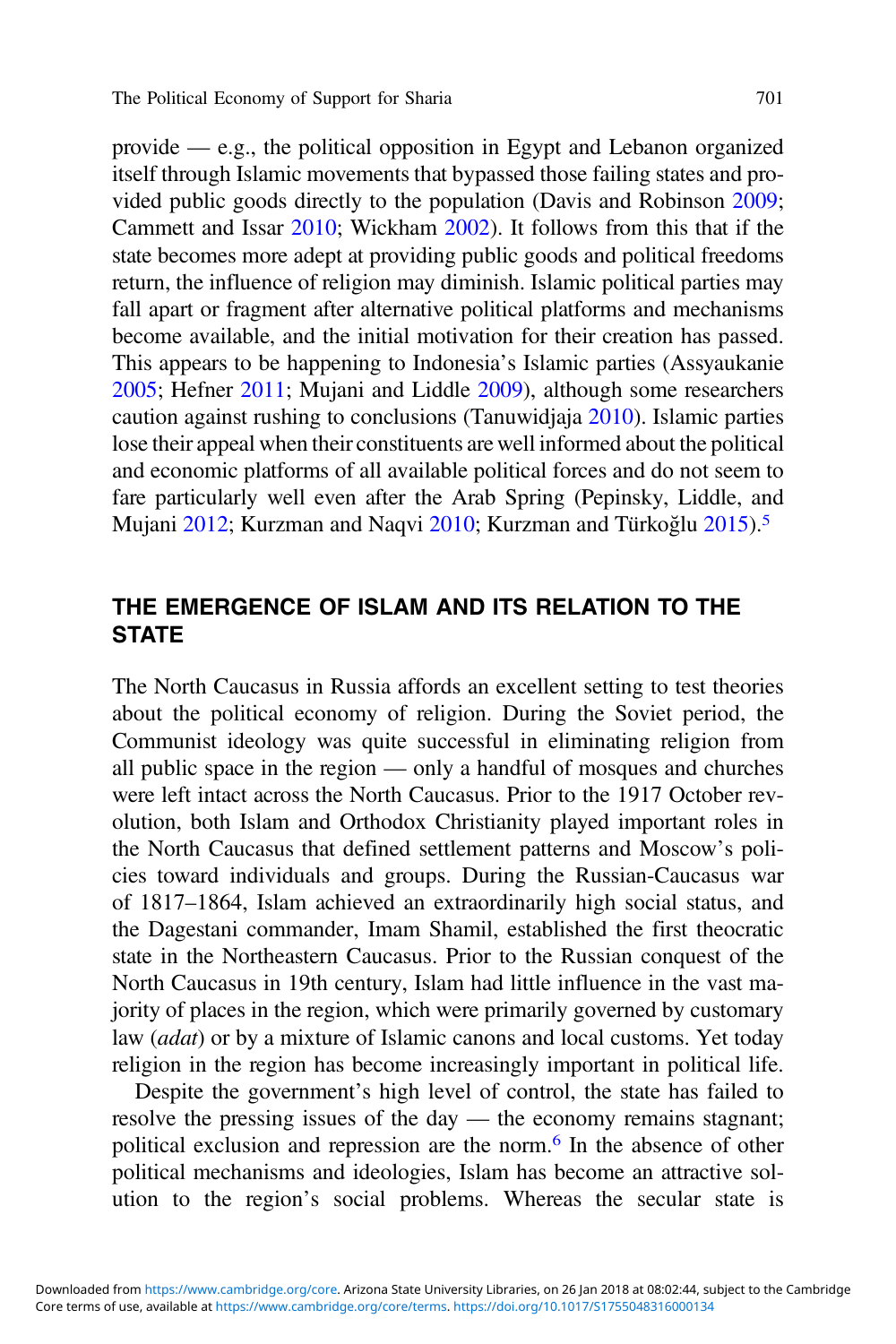perceived as being inherently corrupt and incapable of addressing the region's concerns, Islam has become both an attractive political goal the improvement of public goods provision — and a tool for mobilization in a society that is politically repressive and where the government dominates the economy. Just as Islam can bring together different ethnic groups and social strata among Muslims, it also tends to reinforce the differences between Muslims and non-Muslims.

This story of "endogenous Islam" is not new.[7](#page-18-0) Russia's conquest of the North Caucasus in the 19th century similarly stimulated the adoption of Islam; when the Russians first arrived, many of the North Caucasians did not practice Islam at all (Coene [2010\)](#page-20-0). Although Islam was already present among Circassians in the Northwestern Caucasus, it had a primarily symbolic meaning, and Islamic judges made their judgments according to customary laws and traditions, rather than according to Islamic canons. However, the subsequent colonization of the North Caucasus prompted individuals to "rally around the crescent" (Pokrovsky [2009](#page-23-0); Coene [2010](#page-20-0); Gammer [2003](#page-21-0); Hassner [2009](#page-21-0)).

The Russian government today possesses almost total economic and political control over the region. It is the dominant source of economic activity in the North Caucasus, where cash injections from Moscow account for 58–92% of each republic's budget. Direct elections of regional Governors were abolished in 2004 and replaced with presidential appointments. Since 2004, the people of the North Caucasus have been unable to replace their leadership through elections or any other legal way. Regional political parties in Russia are also outlawed.<sup>[8](#page-18-0)</sup> Jointly, these conditions limit political activism to federal parties and informal political institutions, but even those are quite limited. Economics and politics are highly centralized.[9](#page-18-0) The authoritarian turn in Russia is noticeable throughout the Russian Federation. Freedom House now codes the political system in Russia as "not free."[10](#page-18-0) In 2011, the National Parliamentary elections resulted in large-scale protests in Moscow and elsewhere amidst allegations of massive election fraud (Barry [2011\)](#page-20-0). Political participation, even in federal parties, appears to be of limited utility to individuals in the North Caucasus because elections are routinely rigged.<sup>11</sup>

One might wonder whether the Islamic Orthodox population would oppose the political status quo, regardless of its content and other conditions, because they object to being ruled by the non-Muslim state authorities. Yet survey evidence from Dagestan casts doubt on this conjecture. Scholars have documented a decline in religiosity among young Dagestanis during the 1990s when the level of democratization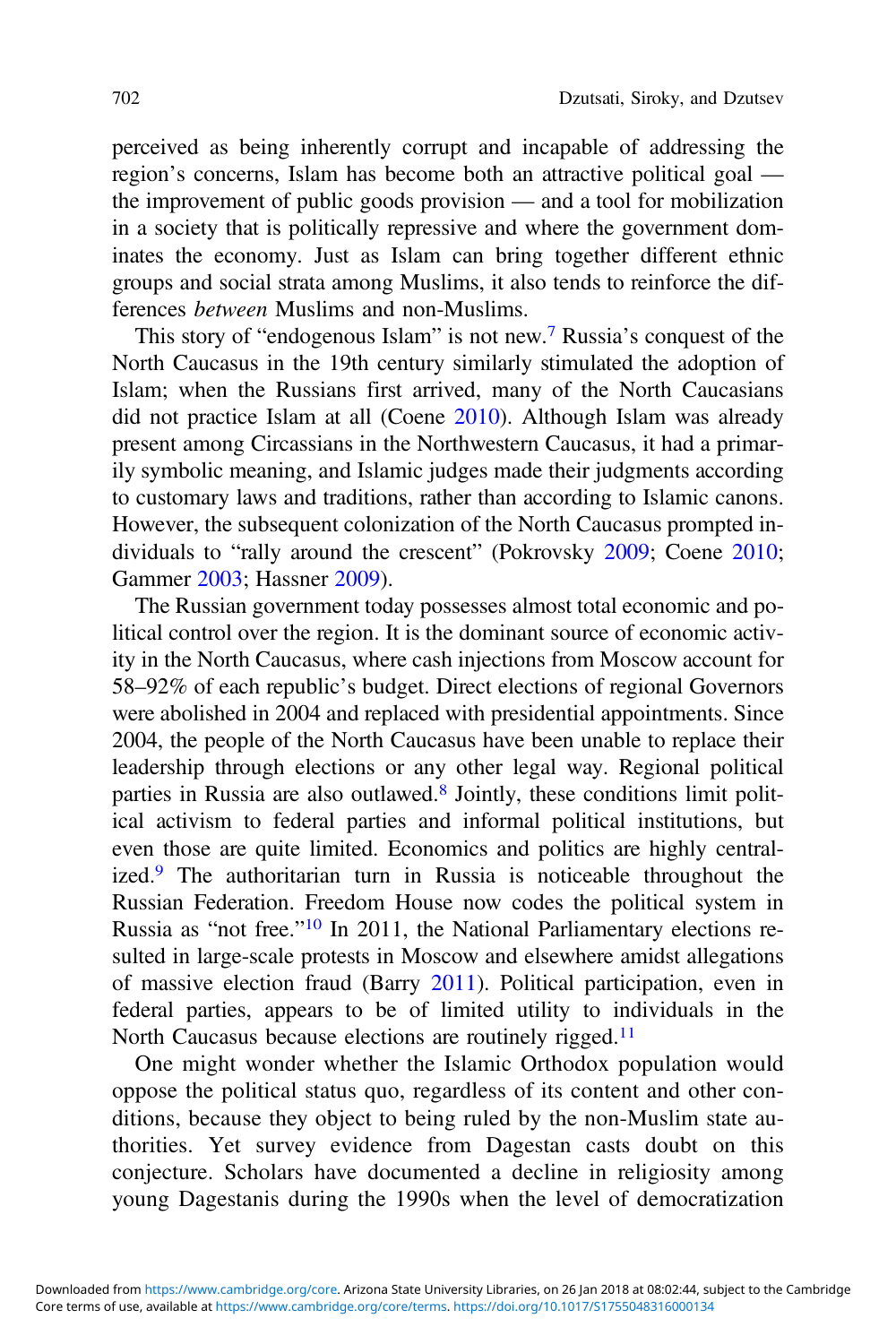was higher, and a subsequent increase of religiosity in the 2000s, which coincided with the rule of Vladimir Putin and the consolidation of authoritarianism in Russia (Abdulagatov  $2012$ ).<sup>[12](#page-18-0)</sup> Even though Islam experienced a renaissance after the end of the Union of Soviet Socialist Republics, young people were still noticeably less religious, and religion among youth was declining. However, the absence of a participatory political system, combined with economic inefficiencies and rising material inequality, generated a search for alternatives. The central government's fear of Islam and separatism led it to inject more funds into the regional budget to increase the region's financial dependence on subsidies (Hale [2008\)](#page-21-0). As a result of the inefficiencies that resulted, the central state has become synonymous with corruption, moral decay, and political repression for many respondents in the North Caucasus.<sup>[13](#page-18-0)</sup> Islam offers an alternative, especially to individuals in a Muslim-minority country, such as Russia, where the central state is disassociated from Islam.

Some scholars might see the turn to Islam as a function of the state's unwillingness to accommodate local interests (Toft, Philpott, and Shah [2011](#page-23-0)). However, Russia has accommodated the Sufi brand of Islam — "traditional Islam" — whereas the Salafi type of Islam has been outlawed since it first appeared in the North Caucasus in the 1990s. Unlike the Catholic Church in Latin America, which embraced social reformist ideas to stay afloat in countries where it faced competition from other Christian denominations (Gill [1998](#page-21-0)), Salafi Islam did not significantly change the strategy of Sufi Islam, most likely because the central government maintained effective control over official Muslim clergy and their policies.

After 1991, people were allowed to practice religion more freely and there was an initial surge in religiosity. Yet Islam did not begin serving as a coherent "belief system" that promised to break the cycle of economic inefficiency and political-cultural repression until the late 1990s and early 2000s. The spread of Islam in the region in the period after the breakup of Soviet Union is often attributed to filling an ideological vacuum, or regarded as a purely cultural phenomenon. However, Islam did not become the political force that it is today in the region until the late 1990s and early 2000s (Gall and de Waal [1997](#page-21-0)).[14](#page-18-0) Islam emerged as a culturally appropriate and effective response only during the Second Chechen War when the central government moved in to re-establish direct rule over the region and curbed the region's autonomy (Knysh [2004](#page-22-0))[.15](#page-19-0) What was initially a Chechen nationalist insurgency formally turned into an armed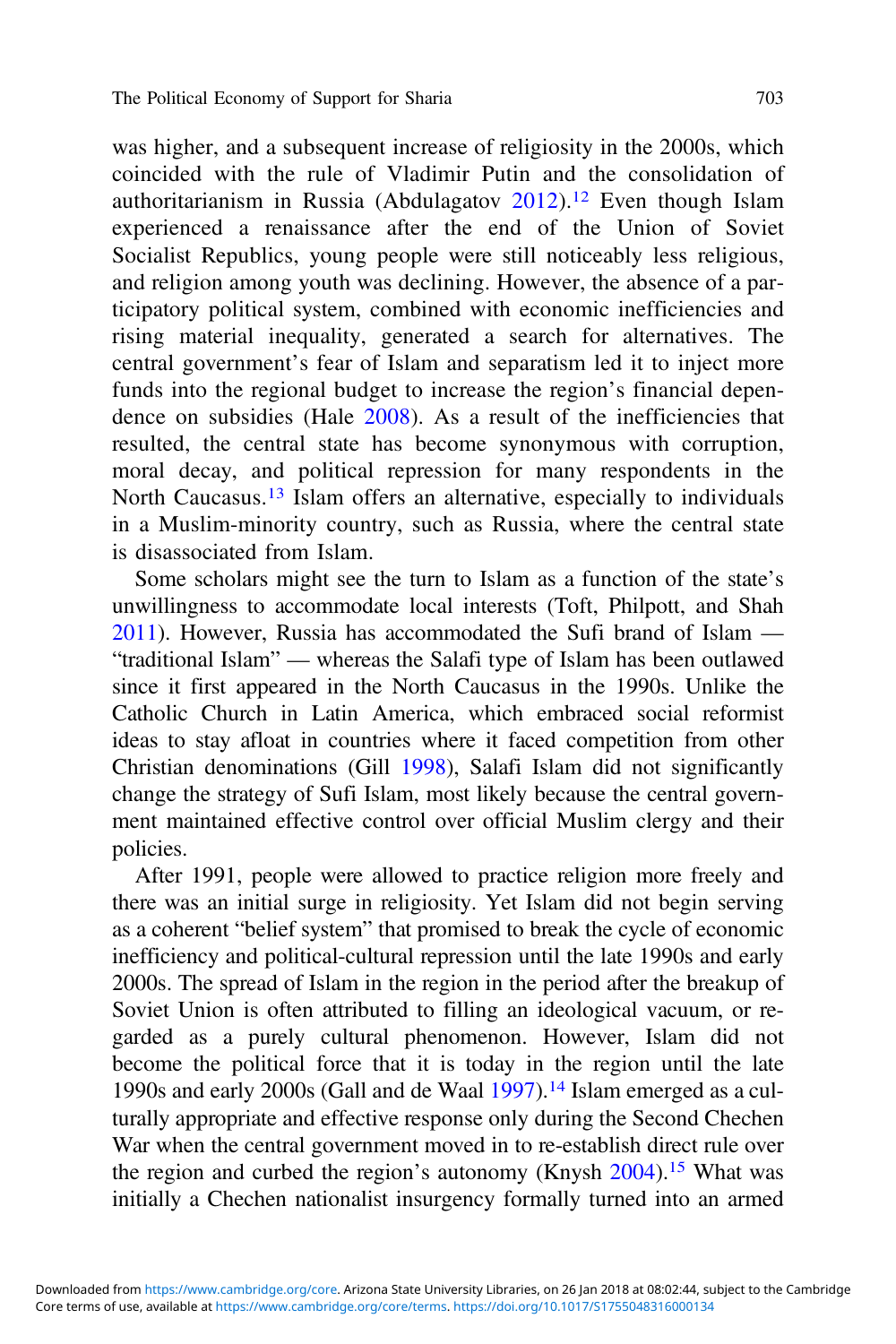Islamic movement only in 2007, when the leader of militants, Doku Umarov, proclaimed the Caucasus Emirate.[16](#page-19-0)

Separatism in the North Caucasus did not begin as an Islamic movement (Dunlop [1998](#page-21-0)). Only after persistent and multiple setbacks did Islam became the preferred "systemic response" of a multiethnic region (Hassner [2009](#page-21-0)). Recent surveys from the region indicate that many respondents, especially the middle class, want more autonomy in their political affairs even now (Siroky, Dzutsev, and Hechter [2013](#page-23-0)). Apart from historical reasons, external sponsorship may have contributed to shaping local preferences for Islam. The Chechen resistance to Russian rule started off as a secular movement, but gradually morphed into a movement dominated by an Islamic ideology, not least because the nascent Chechen separatist secular state failed to provide public goods (Derluguian [1999\)](#page-20-0). Islam turned out to provide a more sustainable solution for overcoming the collective action problem among the regional radicals, than ethnic identity (Siroky and Dzutsati [2015;](#page-23-0) Toft and Zhukov [2015\)](#page-23-0). Islam served to unite people who were otherwise only loosely linked, and often belonged to different socio-economic strata and ethnic groups. It stands to reason that Sharia supporters are likely to be more diverse when faced with political suppression than they would otherwise be under a more liberal regime in which there are other political options, and support for Sharia can remain more ideologically pure.

In light of this discussion, the next section develops five specific hypotheses about the relationship between political economy preferences and support for Sharia.

#### **HYPOTHESES**

This framework for studying the salience of Islamic fundamentalism follows Davis and Robinson, and other scholars in this field, in measuring each respondent's religious preferences in terms of their degree of support for Sharia. The first three hypotheses focus on economic preferences and the next three on political attitudes.

In the past, the Soviet government ran all business activities. The Russian government continues to provide the vast majority of employment opportunities and benefits.[17](#page-19-0) In view of the high level of dependence on subsidies from the central government, the first hypothesis tests the idea that respondents who prefer a smaller role for the government in the economy will also express more support for Sharia. While we do not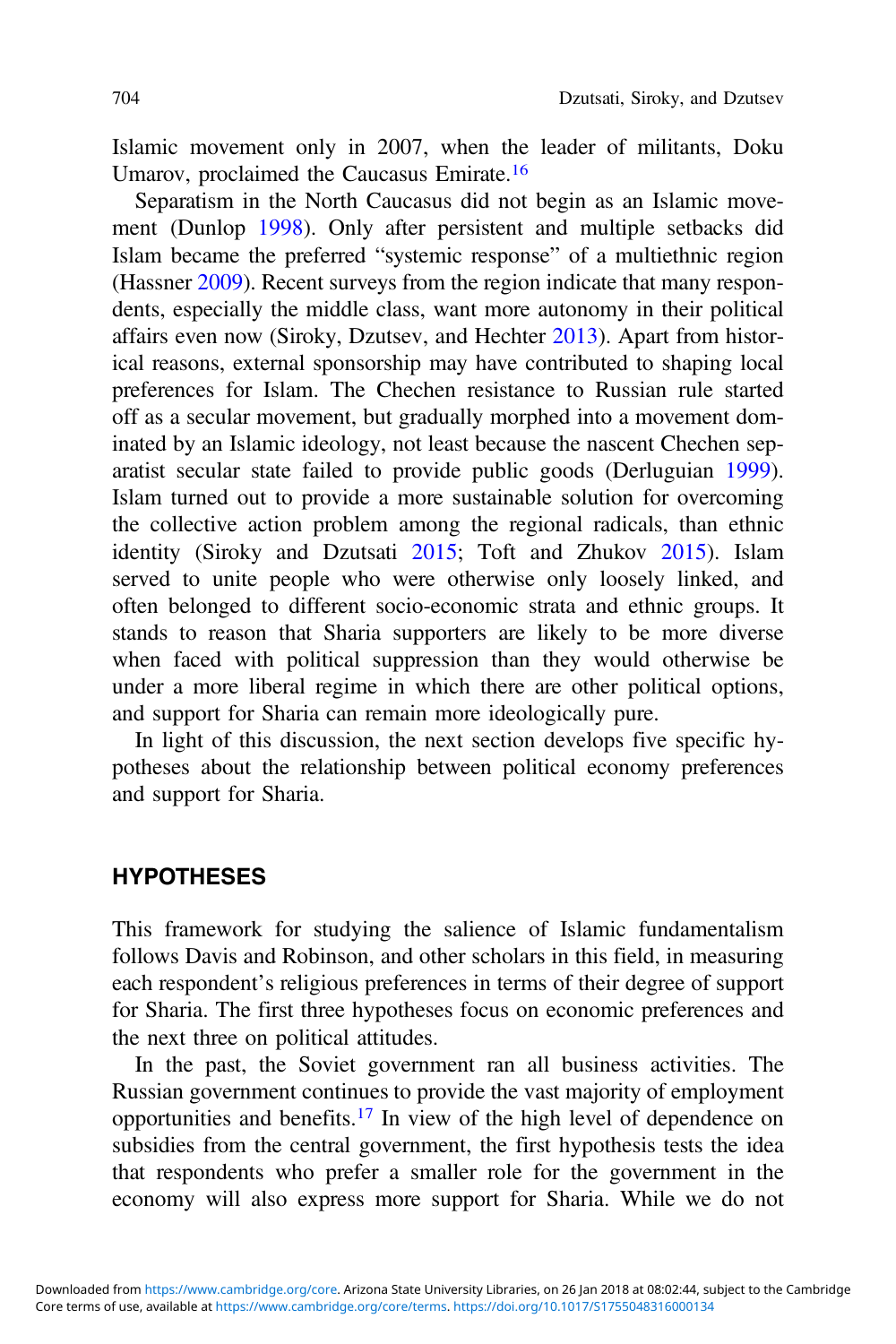require respondents to understand all of the intricacies and consequences of living under Sharia, we believe that respondents comprehend quite well that living under Sharia would represent a serious departure from the status quo, and thus indicating support for Sharia implies a form of resistance to the central government's policies, its endemic corruption and the region's economic stagnation. In our view, support for Sharia is a religiously infused symbolic resource for those who desire change but have no other avenues for expressing their political and economic attitudes. This reasoning leads to the first two hypotheses.

 $H<sub>1</sub>$ : Respondents expressing greater support for private ownership of enterprises (as opposed to government ownership) will tend to express greater support for Sharia.

H2: Respondents expressing greater support for private ownership of the means of production (as opposed to government ownership) will tend to express greater support for Sharia.

If Sharia supporters uphold the primacy of private ownership of enterprises and private ownership of the means of production, as opposed to government ownership, then we should also expect them to be overrepresented among the class of actual and aspiring entrepreneurs.

H3: Aspiring and existing entrepreneurs will tend to express greater support for Sharia.

Turning to politics, many people in the region associate the current political problems with the central government. We therefore predict that those individuals with a preference for greater political autonomy and local governance (as opposed to more centralization of political power) will tend to support Sharia in the North Caucasus.

H4: Respondents who favor greater regional autonomy will tend to express greater support for Sharia.

The inefficiencies created by the economic policies of the central state have lead people in the Muslim periphery to think that the central government is inherently corrupt. The central state sends funds to ensure the loyalty of the Muslim peripheral areas. However, instead of economic development, government investments are embezzled and increase corruption and income inequality, which decreases support for the central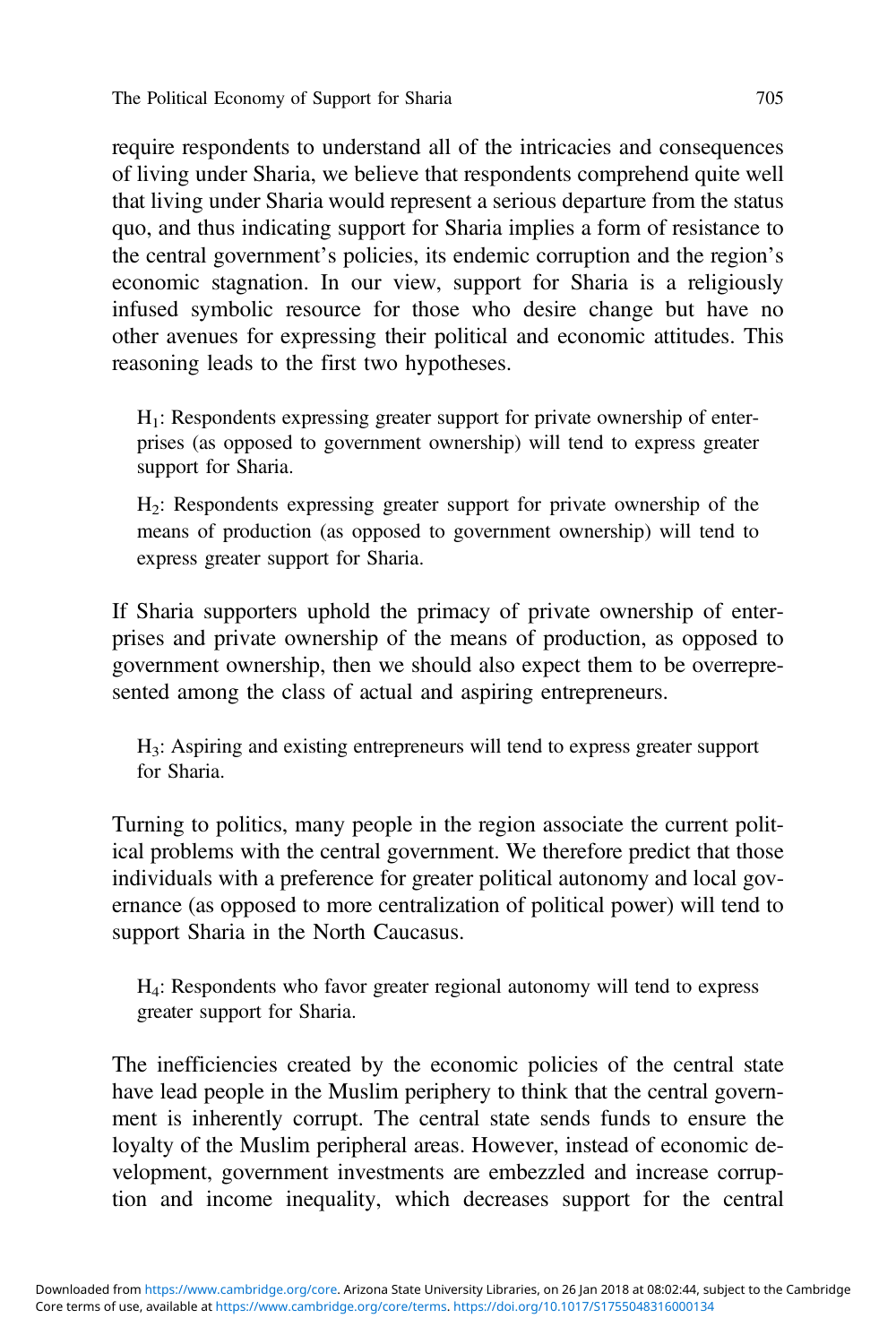government (Klasnja and Tucker [2013;](#page-22-0) Seligson [2002\)](#page-23-0). Of course, the central state may not necessarily want private enterprise to flourish in areas where separatism is a potential issue, since this could provide an alternative source of revenue that might be exploited by separatists. Such governments may therefore have incentives to supplant private businesses with its own funding to ensure local loyalty. Reformist-minded individuals are likely to regard the government's involvement in the economy as harmful, because they associate corruption and economic inequality with the government's activities. Since these same individuals are excluded from political power, and no mechanism exists to bring them into power, individuals who regard the central government as the primary culprit for corruption should express more support for Sharia. This leads to the fifth and final hypothesis:

H5: Respondents who place the primary responsibility for corruption on the central (non-Muslim and not regional) government will tend to express greater support for Sharia.

To assess these hypotheses, we now introduce our data and methods, and then discuss our results.

# DESCRIPTION OF THE SURVEY DATA

The Institute of Socio-Political Research, a subsidiary of the Russian Academy of Sciences, conducted a survey of over 1769 respondents in seven republics of the North Caucasus in 2008 using stratified probability sampling (Dzutsev [2008\)](#page-21-0).<sup>[18](#page-19-0)</sup> Territorial (types of settlements) and quotidian (gender, ethnicity, and education) strata were used. The data were collected through face-to-face interviews and had a response rate of 74%. Following previous empirical research, the main indicator of Islam is based on a question regarding each respondent's support for Sharia as opposed to secular law. "Support for Sharia" is measured on a fourpoint ordinal scale, which takes a value of 1 if the respondent would "certainly like" to live under secular law, 2 if the respondent would "rather live" rather under secular law, 3 if the respondent would "rather live" under Sharia, and 4 if the respondent would "certainly like" to live under Sharia.[19](#page-19-0) Respondents who support secular law comprise 56% of the sample, 29% support "rather" secular law, 11% of respondents support "rather" Sharia, and 4% of respondents are "certainly" for Sharia.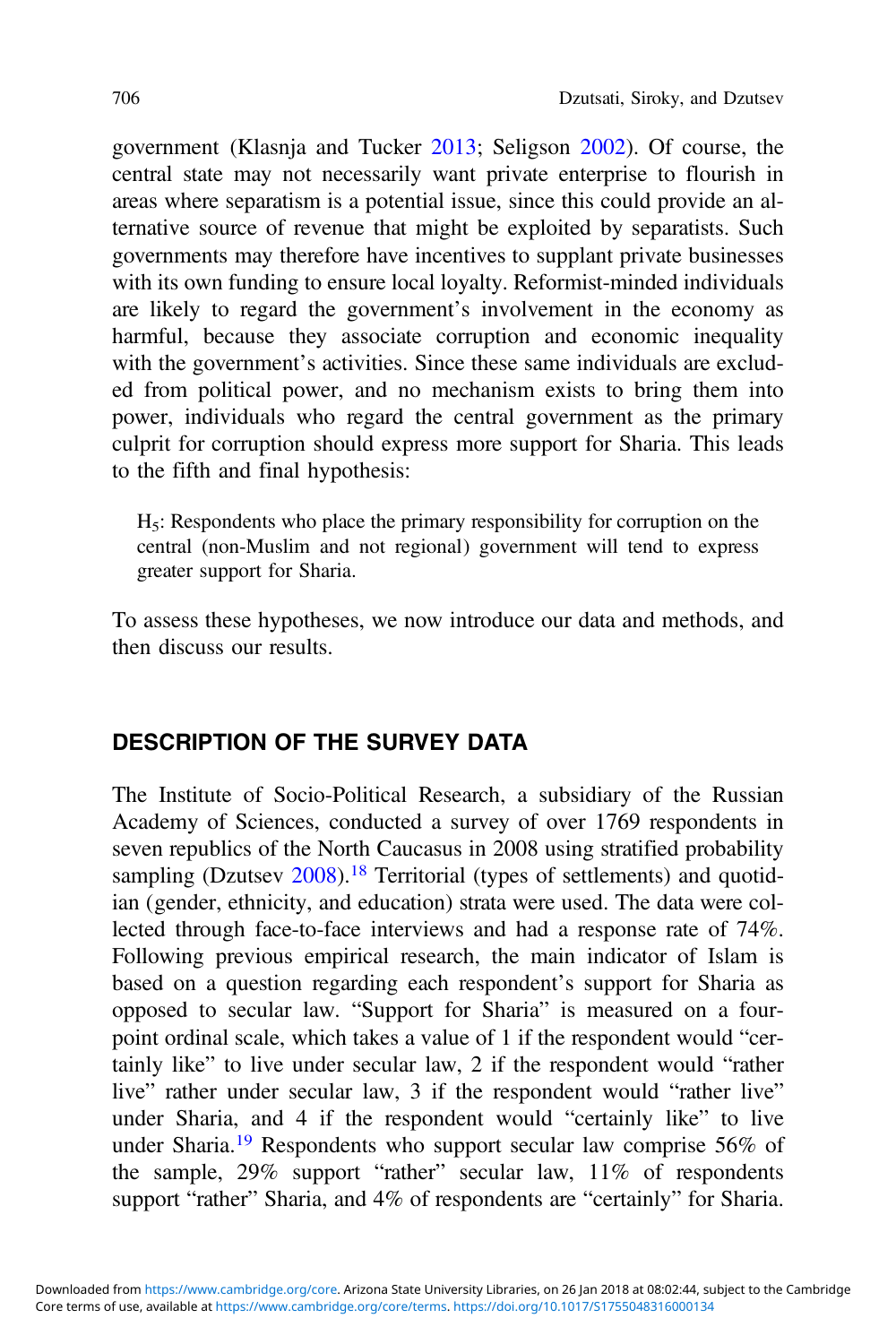To examine the first hypothesis, we utilize a survey question that measures support for *Private ownership of big enterprises*. It was originally coded as  $1 =$  certainly permissible,  $2 =$  somewhat permissible,  $3 =$  somewhat not permissible,  $4 =$ certainly not permissible,  $5 =$ hard to say.<sup>[20](#page-19-0)</sup> To explore Hypothesis 2, we use a question about ownership of the Means of production, which takes a value of 0 when the respondent thinks that it is best when the government owns the means of production, and takes value of 1 if it is deemed better that the means of production are privately owned. Hypothesis 3 is analyzed using a variable called Business that measures entrepreneurial aspirations on an ordinal scale, where 1 that stands for "absolutely would not like to have a business of my own" to 5 "already own business."

Turning to the political hypotheses, we assess Hypothesis 4 using two proxies. The first is an ordinal indicator, Regional Power, which takes a value of 1 when respondents want federal authorities to have more power up to a value of 4 when respondents want regional authorities to have greater power. Hypothesis 5 is examined using an indicator, which we call Federal Corruption. Federal Corruption focuses on the respondent's opinion about who is primarily responsible for corruption in the respondent's region. It is measured on an ordinal scale and ranks from  $1 =$  "certainly regional authorities" to  $5 =$  "certainly federal authorities," with the middle category that says "both are equally responsible." We also include several control variables. The first is the respondent's *Income*, which is measured on a non-monetary scale from  $1 =$  "cannot" afford food and clothing" to  $5 =$  "can afford everything." The respondent's education is measured on an eight-point scale (from under 7 grades up to a doctorate). We include an indicator of whether the respondent is a Native, which takes a value of 1 if the respondent self-identifies as an ethnic native to the North Caucasus and 0 otherwise. In most cases, "0" indicate ethnic Russians. Urban is a dichotomous indicator that takes a value of 1 if the respondent resides in a city and 0 if the respondent resides in a rural area. Age is an interval variable that is made up of six intervals: 18–24 year-olds, 25–34 year-olds, 35–44 year-olds, 45–54 year-olds, 55–59 year-olds, 60 and over. Male is a dichotomous indicator that takes a value of 1 if the respondent is male, and 0 if the respondent is a female. Dissatisfaction with the general situation in the republic is measured using an ordinal indicator on the increasing scale from  $1 = \text{very satisfied}$ with the situation in the region to  $4 = \text{very dissatisfied with the situation}$ in the region. Finally, Unpopularity of the region's governor is measured with an ordinal variable using an increasing scale from 1 for popular to 4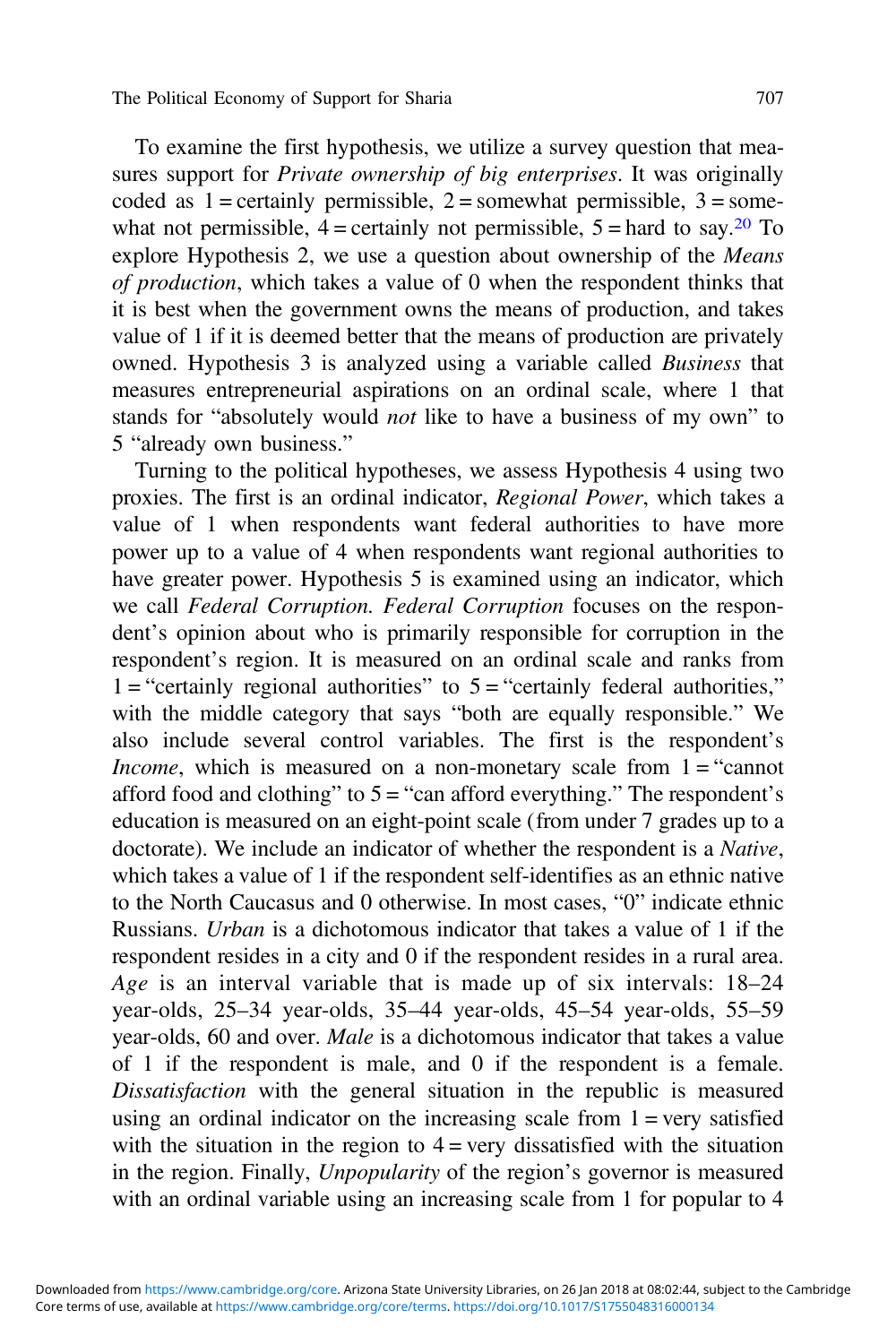for unpopular. Respondents in this question are asked whether they would approve of the current governor to be reappointed in the future.

We also used several regional controls as fixed effects. Violence measures insurgency-related incidents that involved rebels killed, injured or arrested, government forces killed or injured, civilians killed, injured or kidnapped.<sup>[21](#page-19-0)</sup> Unemployment measures the percent unemployed and Average Salary measures the average salary in each republic.<sup>[22](#page-19-0)</sup> All regional fixed effects come from the same year as the year that the survey was conducted: 2008.

# THE STATISTICAL MODEL AND DISCUSSION OF RESULTS

We estimated two ordinal logistic regression models on the ordinal response variable, "Support for Sharia." The first model includes controls and the explanatory variables, and the second adds fixed regional effects.[23](#page-19-0)

[Figure 1](#page-14-0) presents the main results of these models. $^{24}$  $^{24}$  $^{24}$  The points (circles and triangles) on the horizontal lines are mean coefficients for the independent variables. The thick horizontal line around each symbol represents one standard deviation and the thin line depicts two standard deviations. Coefficients to the left of the dotted vertical zero line are negatively related to support for Sharia, and those to the right of the dotted vertical zero line have a positive relationship with support for Sharia. When the thick horizontal line does *not* cross the dotted vertical line, at 0.00, then that independent variable is statistically significant at the conventional 5% alpha level ( $p < 0.05$ ); and when the thin line does not cross the dotted line, the variable is statistically significant at the 1% level ( $p < 0.01$ ).

We find that support for Sharia and support for private ownership of large enterprises are positively related in all of the estimated models, and the result is statistically significant across all specifications, consistent with the first hypothesis. There is also a positive and statistically significant relationship between support for private ownership of the means of production and support for Sharia, as suggested by the second hypothesis. We also found that aspiring entrepreneurs were more likely to express support for Sharia. These results cast some doubt on the view that Islam (as an identity marker and set of beliefs, not as a set of legal and financial institutions) is incompatible with free markets and economic individualism. Respondents who tend to support the private ownership of enterprises, private ownership of the means of production and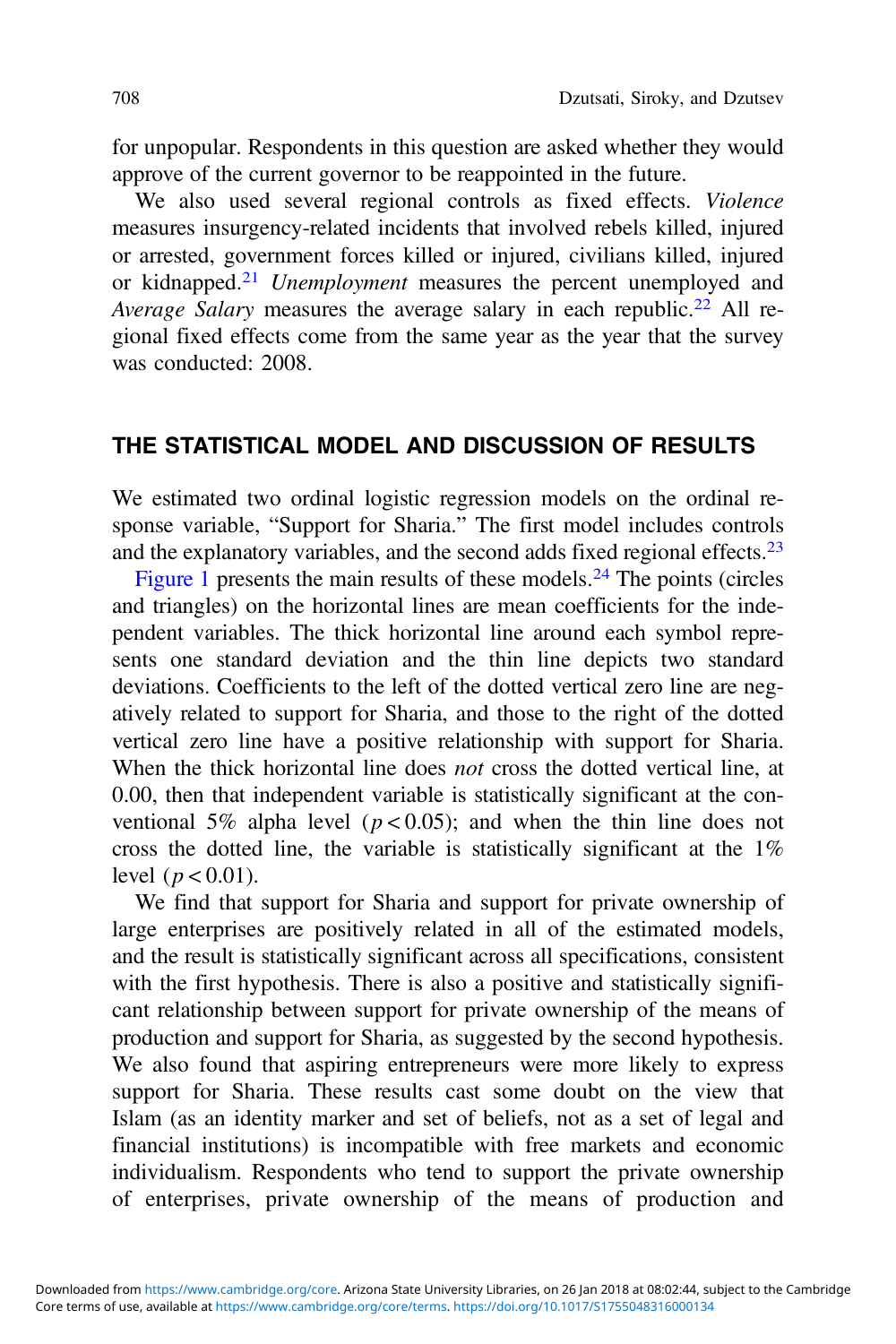<span id="page-14-0"></span>

The Political Economy of Support for Sharia in the North Caucasus

FIGURE 1. Coefficient plot for two regression models of support for Sharia.<sup>[25](#page-19-0)</sup>

entrepreneurship are significantly more supportive of Sharia in the North Caucasus.

The same findings emerge in regard to political liberalism. The results indicate that those who demand self-rule for their respective regions also expressed stronger support for Sharia. Respondents who think that the federal government has more responsibility than regional rulers to tackle corruption were also significantly more likely to support Sharia, although this indicator becomes statistically insignificant in Model 2 (with regional controls). In sum, these results suggest that those with political views that are more liberal (in favor of more self-government) are considerably more likely to express greater support Sharia.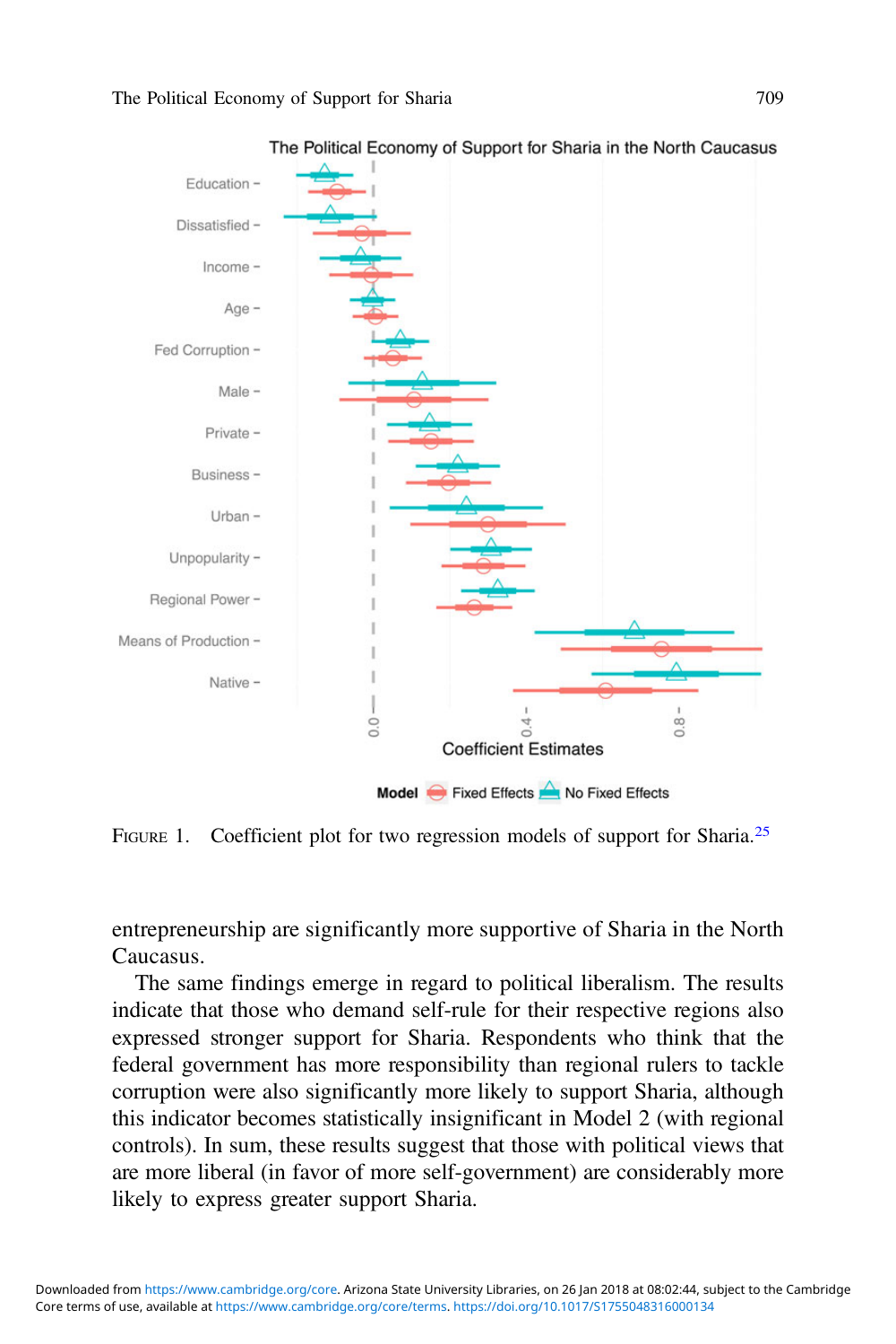Some control variables about which we did not theorize are worth mentioning briefly. We found that more educated respondents were less likely, and natives of the North Caucasus were predictably more likely, to support Sharia. Urban residents and respondents who have a lower regard for the regional governor were more likely to support for Sharia, consistent with the notion that people who want reforms have a greater propensity to support Sharia.<sup>[26](#page-19-0)</sup>

The evidence we provide about the union between Islamic orthodoxy and liberal political economy attitudes is suggestive, but certainly not dispositive. With cross-sectional data, there are often concerns about reverse causality, some of which we have already touched upon in the discussion of the emergence of Islam.[27](#page-19-0) Here, we reiterate some of these points and try to address some others plausible criticisms.

In the North Caucasus, as well as in other parts of the former Soviet Union, the weakening of the communist ideology preceded the rise of Islam.[28](#page-19-0) Unlike the revolution in Iran, Islam amassed its influence in the region as the state's failures multiplied throughout 1990s (rather than before the 1990s). If Islam were the cause of economic and political attitudes of individuals, we would have seen Islamic revolution in Chechnya in 1991, when the opportunity presented itself, but instead the revolution in Chechnya was secular nationalist. It took roughly 10– 15 years of persistent state failure, political repression and economic corruption before the center-periphery dispute in the North Caucasus took on Islamic overtones. To paraphrase Platteau ([2008\)](#page-23-0), Islam was "the handmaiden rather than the master of politics." A distinctly clerical embodiment of the issues did not emerge fully until 2007, when Doku Umarov proclaimed "the Caucasus Emirate," which happened only after the previous secular resistance movement had demonstrably failed to ameliorate the political and economic situation.

Previous research on the attitudes among young people in Dagestan revealed that religiosity among youth was gradually declining throughout 1990s, which were characterized by the greatest degree of economic and political liberalism in Russia's history. When the political environment became more repressive, and the economic order more illiberal, religion came to serve as the loose umbrella ideology for uniting the political opposition and disaffected individuals in the North Caucasus.[29](#page-19-0) The causation may have been from Islamic orthodoxy to political economy attitudes in other parts of the world, but in the North Caucasus, the causation flowed primarily from politics and economics to religion, as specified in our framework.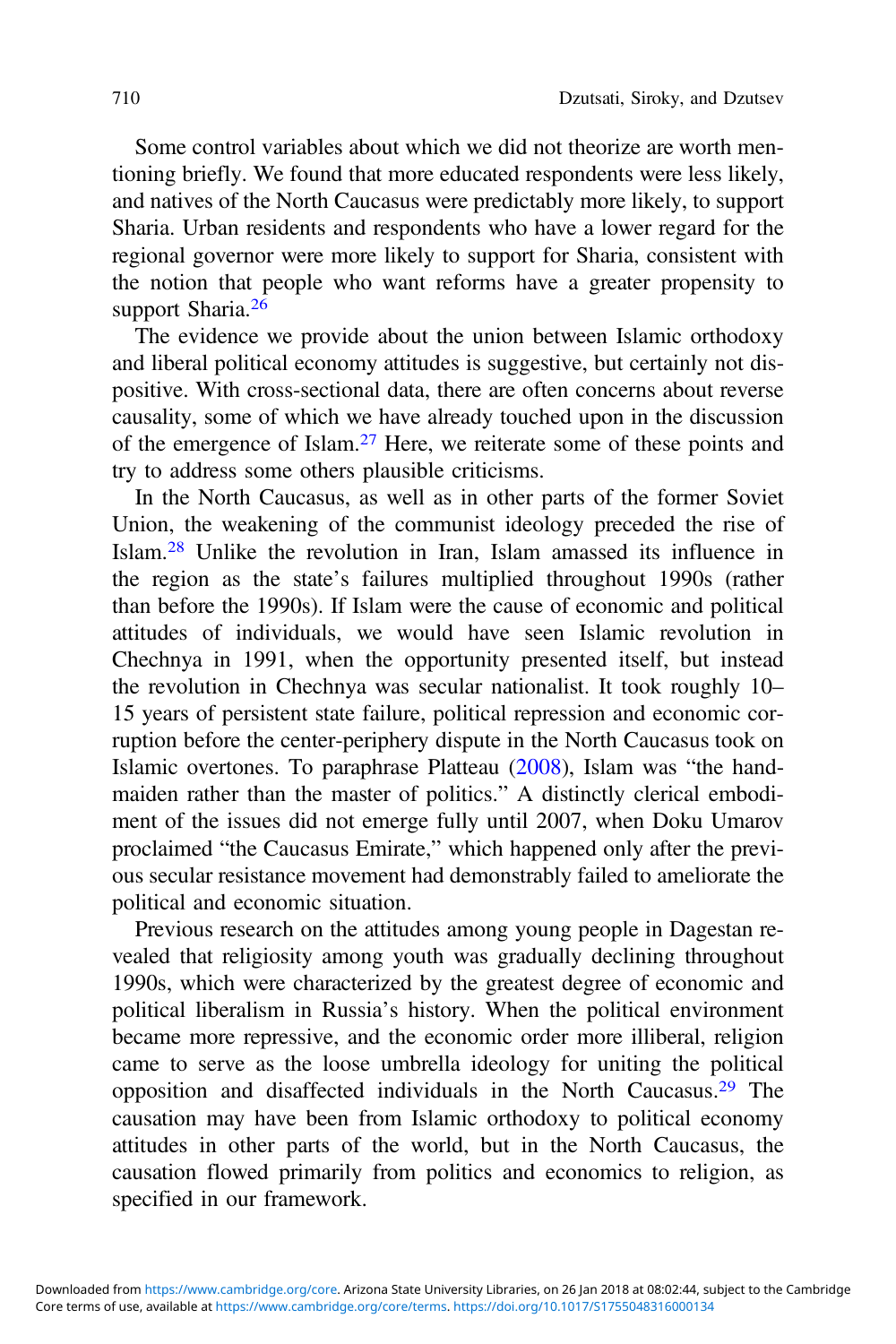#### IMPLICATIONS AND LIMITATIONS

This study contributes to a growing body of literature concerned with the relationship between Islam, politics, and economics. Previous research has suggested that orthodox Muslims may be more communitarian in their economic views and less liberal in their political preferences, since individuals are seen as being embedded within a larger community that places a particularly high value on social order. Yet most studies of Islamic political economics have relied almost exclusively on evidence from Muslim majority countries in the Middle East and North Africa, and have treated belief in religious orthodoxy as a predictor of political and economic preferences, rather than as a derivative of them. When Muslims are a peripheral minority in a non-Muslim polity that imposes severe restrictions on political participation and in which the government plays a dominant role in the economy, Islam can provide a coherent set of symbols and a language for expressing discontent and the desire for change. Even in the Arab world, the premise that Muslims who are pious are unlikely to support political liberalism and democracy is dubious at best (Tessler, Jamal, and Robbins [2012](#page-23-0); Jamal and Tessler [2008](#page-22-0), Tessler [2010\)](#page-23-0).

Islam should thus be understood as a fluid language of symbols that is compatible with sundry economic and political ideologies, including capitalism and democracy. The analysis shows that individuals who support economic individualism and political liberalism are more likely to favor the adoption of Sharia. When other forms of social action are blocked, Islam can serve as a broad platform for those who seek change and some of the most politically and socially active individuals join orthodox Islam. Using original data from the North Caucasus, the empirical evidence supports these hypotheses, and the general idea that Islam can emerge as a systemic solution to the pressing issues that other organizations, principally the state, have failed to resolve.

We are keen to acknowledge several limitations. First, our analysis does not examine Islamic practice or behavior, and is limited to self-reported preferences. Second, the generalizability of our results may be limited to societies where Muslims comprise a peripheral minority and to places where political freedoms are sufficiently curbed to exclude secular ways of expressing popular discontent. In Muslim-majority countries, where participatory mechanisms are damaged, the political opposition will have to adopt an especially radical interpretation of Islam in order to differentiate itself from the government, which is also Islamic. It is naturally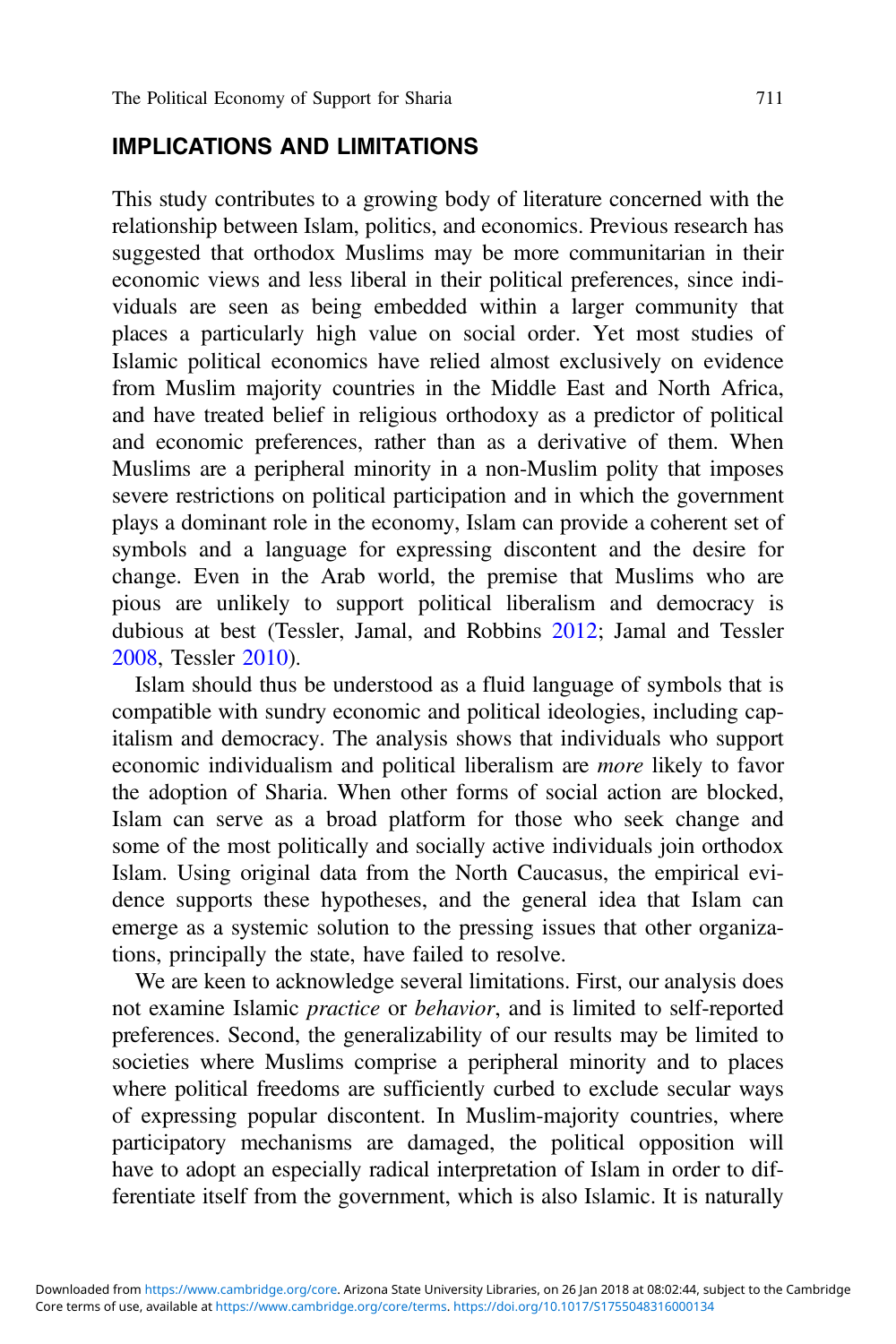much harder for Islam to be an umbrella ideology for disenfranchised parts of the population in a Muslim-majority country than it is in a Muslim-minority country. Scholars have long recognized that the context determines the salience of a given identity, since it shapes the utility of adopting a particular identity market as primary, and imbues it with meaning (Mozaffer and Scarritt [1999](#page-22-0); Posner [2004;](#page-23-0) Eifert, Miguel, and Posner [2010;](#page-21-0) Olzak and Shanahan [2014\)](#page-22-0). Whereas Muslims in a Muslim-minority country can be what Gellner [\(1983](#page-21-0)) called an "entropy resistant" group simply by virtue of being Muslims, in Muslim-majority countries Islam is not useful as a discriminating identity marker. A final limitation that bears noting is that the quantitative analysis does not speak to the evolution of preferences over time, since the data are limited to one point in time.

This article contributes to the ongoing debate between "supply side" and "demand side" scholars of religion by developing a parsimonious explanation for the rise of religion under specific political and economic conditions. Although we do not necessarily reject the importance of personal insecurities (Immerzeel and van Tubergen [2013](#page-22-0); Norris and Inglehart [2011\)](#page-22-0) or the inherent human need to belong to a religious group (Iannaccone [1998;](#page-21-0) Stark and Finke [2000](#page-23-0)), our findings suggest that the entrepreneurial class and the political reformers revert to supporting Sharia because they are frustrated with the social and economic situation in their region. They are not turning to religion to take care of them, but rather to draw on the organizational resources of religion to help them to overcome the collective action problem and achieve certain political goals.

For policy-makers, one implication of this study may be that if the central government liberalizes its policies on the economy and politics, and provides additional culturally specific public goods, people who chose to join Islam to advance reformist goals may revert back to secular forms of activity because they can exploit secular venues for expressing political discontent and for pursuing private economic gain. Although Islamic ideology may display some degree of "stickiness," even after a political regime liberalizes, this analysis leads one to expect that the loose "Islamic alliance" of diverse social forces would become more fractured and less fundamentalist as a result of a change in government policy.

# Supplementary materials and methods

To view supplementary material for this article, please visit [http://dx.doi.](http://dx.doi.org/10.1017/S1755048316000134) [org/10.1017/S1755048316000134](http://dx.doi.org/10.1017/S1755048316000134).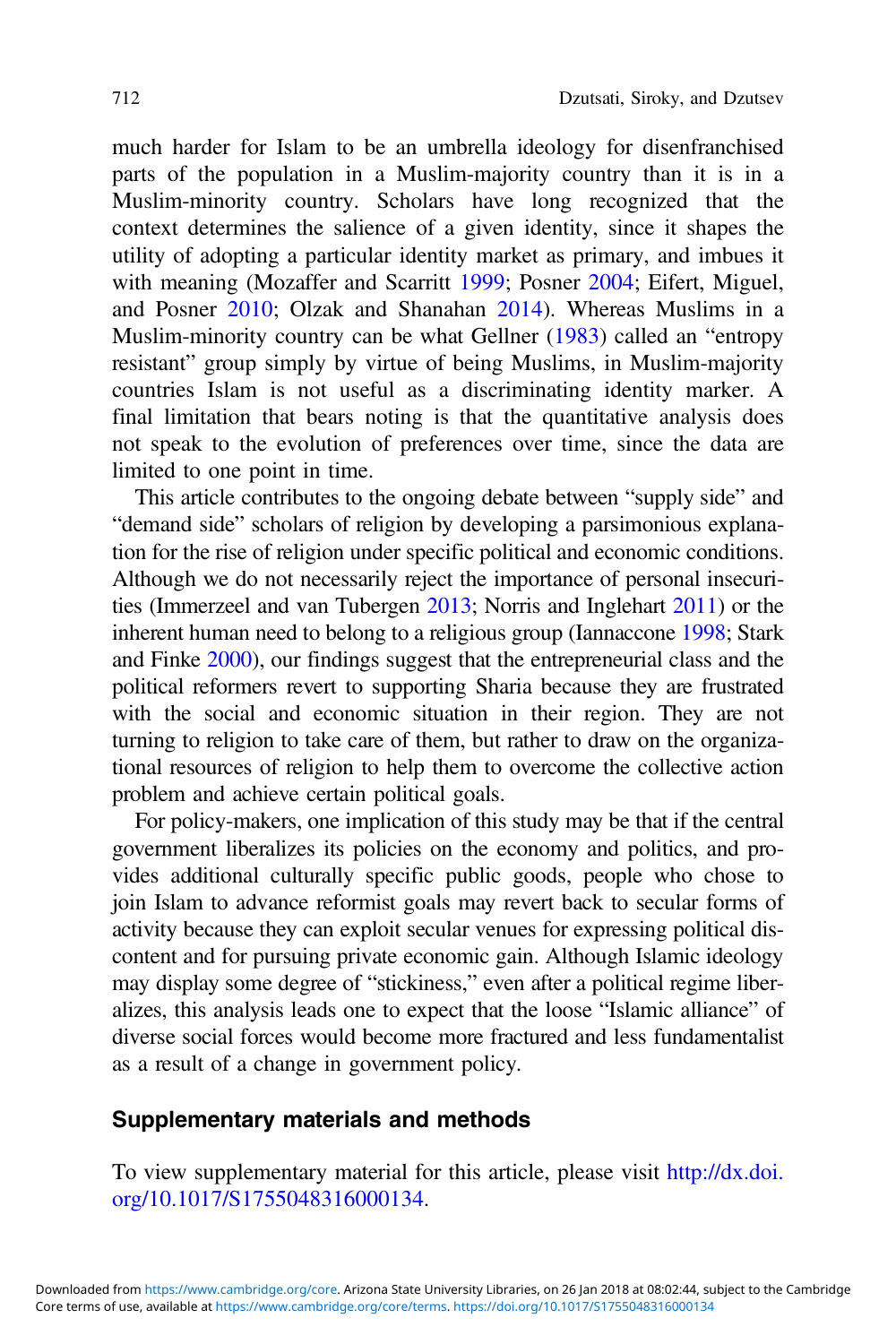#### NOTES

<span id="page-18-0"></span>1. Djupe and Gilbert ([2006\)](#page-21-0) and Neiheisel, Djupe, and Anand ([2008\)](#page-22-0) show that churches in the United States support and promote civic engagement among their members.

2. As Gill [\(1998](#page-21-0)) has shown in Latin America, Christian denominations tend to become politically reformist movements under certain conditions — a repressive state is one of them.

3. Since religious and ethnic identities largely coincide in the North Caucasus, the salience of a distinct identity of the North Caucasians is amplified. Insurgency-related violence has added to ethno-religious division.

4. "Allah has made it obligatory for them to pay zakat from their property; it is to be taken from the wealthy among them and given to the poor" (quoted in Davis and Robinson [2006,](#page-20-0) 172).

5. The internal contradictions of Islamic parties should not be underestimated (e.g., Ozbudun [2014](#page-22-0)). 6. International Crisis Group. [2013.](#page-22-0) "The North Caucasus: The Challenges of Integration (III), Governance, Elections, Rule of Law." Europe Report #226, September 6.

7. There is evidence that the adoption of Islam in the Ottoman Empire was often endogenous. The reasons in the Ottoman Empire were different, however. Slavic peoples, such as Bosniaks, adopted Islam to enhance their chances of upward social mobility to official positions and to avoid paying taxes. On this issue more generally, see Walker ([1896](#page-23-0) [1913]).

8. Federal Law, N-95, passed in June, 2001, outlawed regional parties. Federal Law, N-159, December, 2004 abolished direct elections of the regional governors. <http://base.consultant.ru> (Accessed on February 18, 2016). In 2012, regional governors' direct elections were reintroduced by the Russian government under popular pressure. However, the North Caucasian republics have been exempt from the new rule under various pretexts. See "Two North Caucasus Republics Set Election Precedent," Radio Free Europe/Radio Liberty, May 19, [2013](#page-23-0) ([http://www.rferl.org/content/](http://www.rferl.org/content/direct-elections-north-caucasus-russia/24990665.html) [direct-elections-north-caucasus-russia/24990665.html,](http://www.rferl.org/content/direct-elections-north-caucasus-russia/24990665.html) Accessed on February 18, 2016). Most important, direct election of governors was not allowed at the time of the survey.

9. The dependence of the North Caucasus' budgets on cash infusions from Moscow has been large in the past years. The Russian Ministry of Finance has a measurement for the regional economic development, analogous to gross domestic product, called gross regional product. Out of 83 regions in Russia, the seven republics of the North Caucasus occupied positions from 72 to 82 in terms of gross regional product per capita. Russian Ministry of Finance. [http://info.minfin.ru/region\\_compare.php](http://info.minfin.ru/region_compare.php) (Accessed on February 18, 2016). Detailed budget information on the Russian regions can be obtained from [http://info.minfin.ru/region\\_compare.php](http://info.minfin.ru/region_compare.php) (Accessed on February 18, 2016). Heavy dependence of the North Caucasus on the federal government subsidies has caused the Russian nationalists to demand cutting aid to this region. Vladimir Putin addressed ethnic issues with an emphasis on the North Caucasus in his 2012 campaign article "Rossiya: natsionalny vopros" ("Russia: The Ethnic Question"). [http://www.ng.ru/politics/2012-01-23/1\\_national.html](http://www.ng.ru/politics/2012-01-23/1_national.html) (Accessed on February 18, 2016 (in Russian).

10. Freedom in the World Report, <http://www.freedomhouse.org/country/russia> (Accessed on February 18, 2016).

11. The last parliamentary election in Russia is the most recent example. See OSCE/ODIHR Election Observation Mission Final Report, January 12, 2012. [<http://www.osce.org/odihr/86959](http://www.osce.org/odihr/86959)> (Accessed on February 18, 2016). According to the head of Central Electoral Commission, Alexander Veshnyakov, in December, 2003 elections to the Russian State Duma in Chechnya, the number of people who voted in the elections exceeded the number of registered voters by 11%. [http://polit.ru/article/2004/02/19/kniga\\_chisel/](http://polit.ru/article/2004/02/19/kniga_chisel/) (Accessed on February 18, 2016).

12. Four consecutive surveys showed that religiosity among youth in Dagestan slowly decreased from 85% in 1996 to 79% in 2000s. By 2010, religiosity of youth jumped to nearly 95%. Abdulagatov, Zaid. [2012.](#page-19-0) "O Vliyanii Religioznogo Faktora Na Ekstremistskoe Povedenie Dagestanskoi Molodyozhi (About the Influence of the Religious Factor on Extremist Behavior of the Dagestani Youth)." Sotsiologicheskie Issledovaniya 1:106–113.

13. For a parallel phenomenon in North Africa, and the Islamic Salvation Front, and the Armed Islamic Group in Algeria, see Willis (1996).

14. Gall and de Waal (1997) point out that Both sides in the first Chechen war (1994–1996) framed the war as a fight for independence — i.e., a separatist conflict, rather than a clash of Islam and secular rule. In [1990,](#page-23-0) Dagestan had 439 mosques, by 2003 the figure rose to 1679 (Khanbabaev [2004](#page-22-0), 158; Babich [2004,](#page-20-0) 37; Bobrovnikov [2007](#page-20-0)). A lower growth was reported in other republics, but was still visible. In 1997, in Karachay-Cherkessia, 91 mosques functioned. In 2002, 132 mosques operated in Kabardino-Balkaria.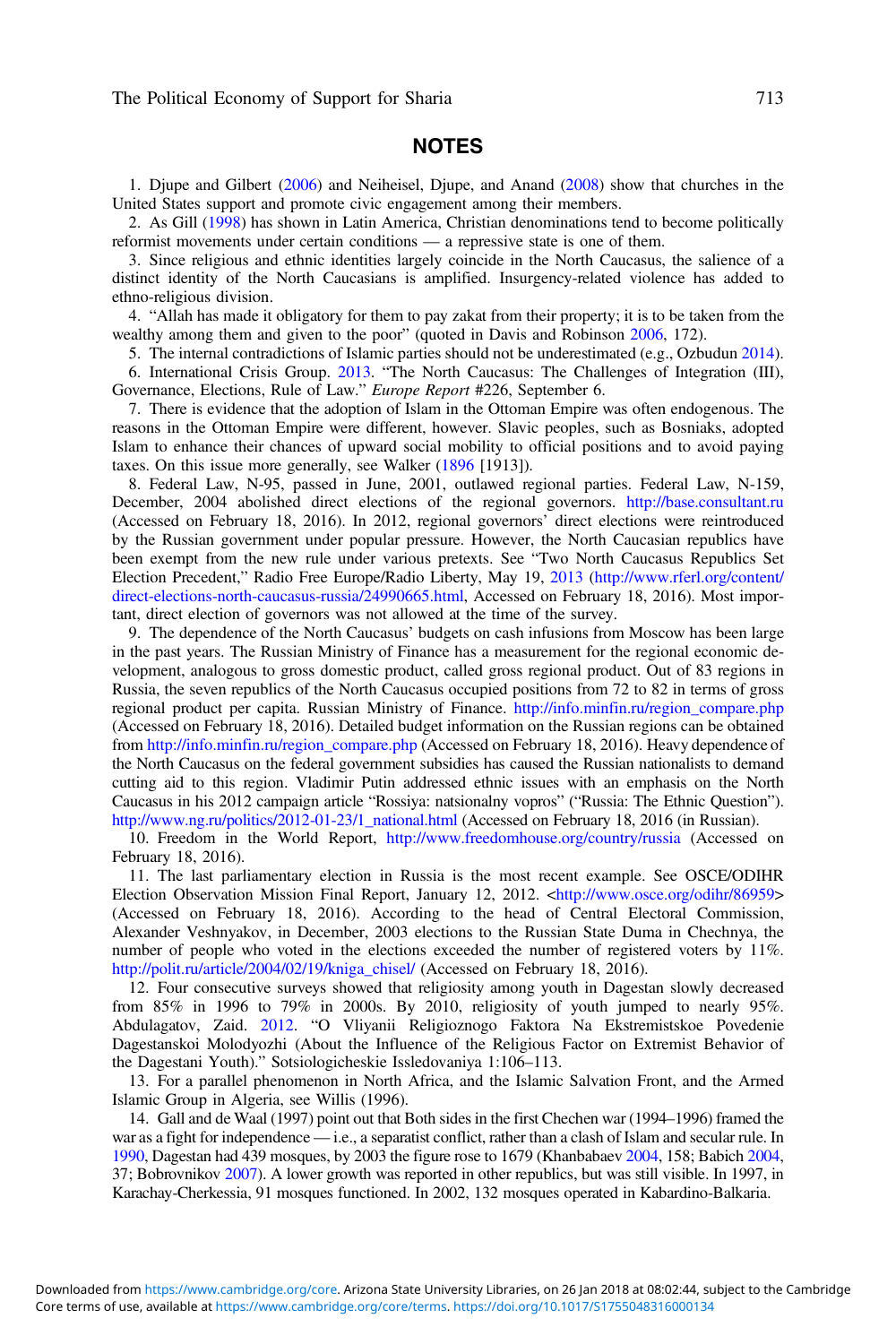<span id="page-19-0"></span>15. Alexander Knysh, a specialist on Sufi Islam, writes: "From the outset, the secular post-Communist (some would say "neo-Communist") regimes of Central Asia and of some North Caucasian republics of Russia have viewed Islamic political activism as the greatest challenge and the gravest of threats to their (for the most part) authoritarian and oppressive rule."

16. See letter of Doku Umarov for the anniversary of the fourth year of the Caucasus Emirate, August 30, 2011. <http://www.kavkazcenter.com/russ/content/2011/08/30/84755.shtml> (Accessed on February 18, 2016).

17. Government organizations employed more than 50% of the working population across all seven republics in 2008. [http://atlas.socpol.ru/portraits/r\\_sk.shtml](http://atlas.socpol.ru/portraits/r_sk.shtml) (Accessed on February 18, 2016).

18. The surveyed republics included Adygea, Chechnya, Dagestan, Ingushetia, Kabardino-Balkaria, Karachaevo-Cherkessia, and North Ossetia. We are grateful to the Russian Federal Science Fund for the Humanities (Grant #06-03-18002e) that made the data collection possible.

19. Along with others scholars, Davis and Robinson [\(2006](#page-20-0)) utilize a similarly conceived variable in much of their research on this subject.

20. The variable was recoded to reflect ascending support for private enterprise, so 1 became 4; 2 became 3; 3 became 2; and 4 became 1. The value 5 was treated as a missing value and multiply imputed using a saturated logistic regression model.

21. Insurgency-related data comes from the website of an independent Kavkazsky Uzel news agency that has recorded the data. [http://www.kavkaz-uzel.ru/articles/north-caucasus-itogi\\_2008/](http://www.kavkaz-uzel.ru/articles/north-caucasus-itogi_2008/) (Accessed on February 18, 2016).

22. Data on unemployment come from the website of the Independent Institution of Social Policy. [http://atlas.socpol.ru/portraits/r\\_sk.shtml](http://atlas.socpol.ru/portraits/r_sk.shtml) (Accessed on February 18, 2016); data on average salary in region comes from: Tetuev. A. I. 2009. "Problemy i perspectivy sotsialno-ekonomicheskogo razvitiya Yuzhnogo Regiona (The Issues and Prospects of the Socio-Economic Development of the Southern Region)." Presented at the Conference Rossiya i Kavkaz (Russia and the Caucasus). Vladikavkaz, North Ossetia, Russian Federation.

23. Missing data were multiply imputed using the rrp package in R. The R package Amelia II was also used (Version 1.6.4) (Iacus [2012\)](#page-22-0). <http://gking.harvard.edu/amelia/> (Accessed on February 18, 2016). Imputation results yielded similar results. The standard assumption about missingness at random was made.

24. The corresponding table is in the Online Appendix. <http://dzutsati.com> (Accessed on February 18, 2016).

25. Created with R-package "coefplot" (Lander [2016\)](#page-22-0).

26. See Online Appendix for discussion of marginal effects and related figures.

27. See Online Appendix pages 7–10.

28. Tatarstan also exhibits religious radicalism. In July, 2012, an assassination attempt on the mufti of the republic Ildus Faizov and his deputy Valiulla Yakupov was carried out. We do not know the attitudes of Islamists in Tatarstan, but we do know that Tatarstan enjoys a greater degree of selfrule than the North Caucasian republics. For example, the head of the republic in Volga region still has the title of "president," unlike all of the North Caucasian leaders that were renamed "governors." Tatarstan is one of the handful Russian regions that is self-sustaining due to its large oil-based industry. The theory would lead us to predict that the greater ability of the Tatars in comparison to North Caucasians to pursue their economic and political ends within the exiting political system may result in lower rates of adoption of radical Islam (support for Sharia).

29. There is some evidence of interviewer effects in public opinion polls in the Muslim world, where the results of same sex interviewers are different from those conducted by opposite sex interviews (Benstead [2014](#page-20-0) Blaydes and Gillum [2013;](#page-20-0) Corstange [2009\)](#page-20-0). This survey was not conducted with the intent of unpacking interviewer effect, and thus we cannot comment on whether such effects are present in the data. The issue of gendered labor market participation and segmentation are considerably less important in the North Caucasus than in the Middle East. Since some of the interviewers were conducted by same sex interviewers and others by the opposite sex, and this pairing was "as if" random, we can presume that any interviewer effects would be averaged out.

#### **REFERENCES**

Abdulagatov, Zaid. 2012. "O Vliyanii Religioznogo Faktora Na Ekstremistskoe Povedenie Dagestanskoi Molodyozhi (About the Influence of the Religious Factor on Extremist Behavior of the Dagestani Youth)." Sotsiologicheskie Issledovaniya 1:106–113.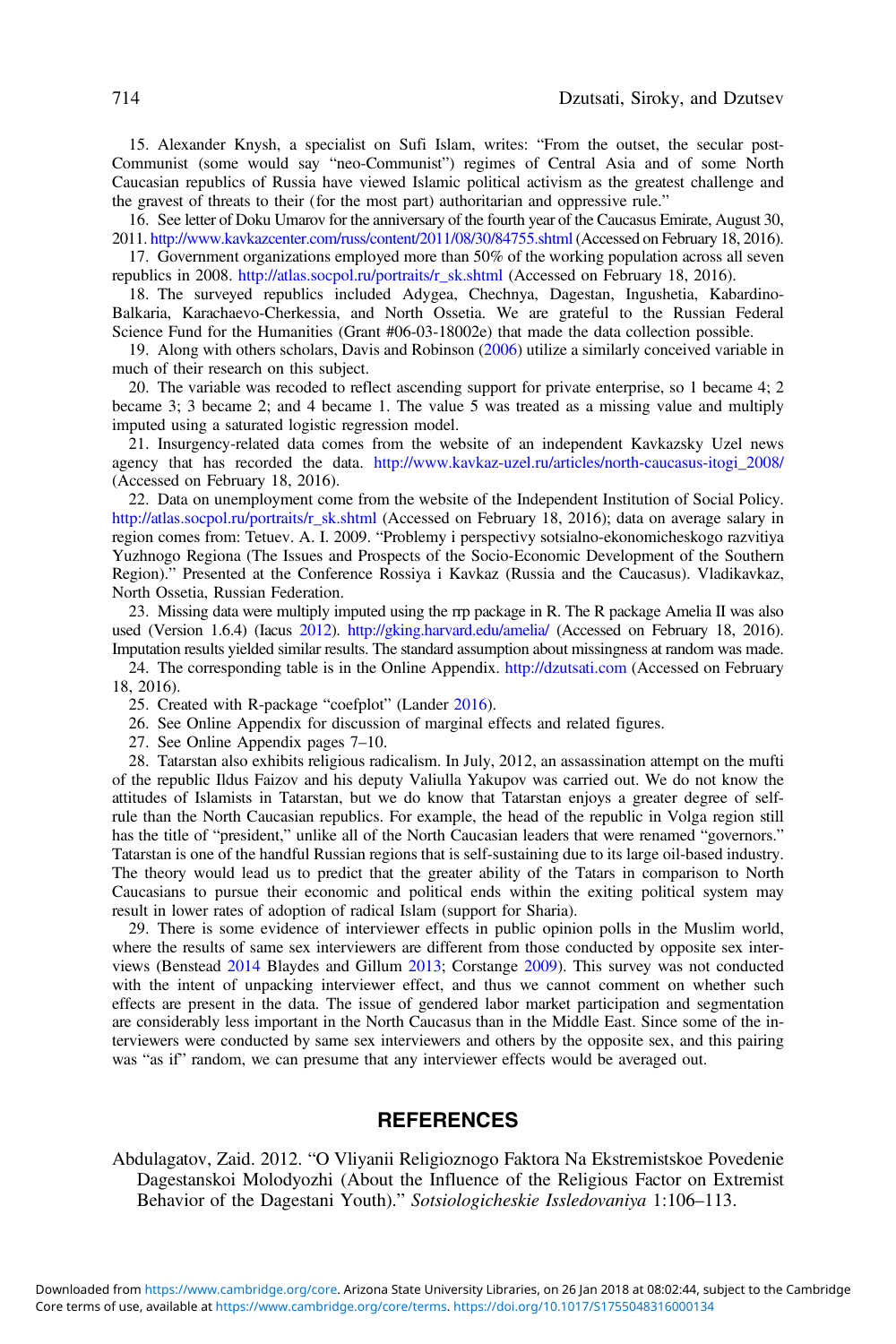- <span id="page-20-0"></span>Assyaukanie, Luthfi. 2005. "Democracy and the Islamic State: Muslim Arguments for Political Change in Indonesia." The Copenhagen Journal of Asian Studies 20:32–46.
- Alesina, Alberto, Reza Baqir, and William Easterly. 1999. "Public Goods and Ethnic Divisions." The Quarterly Journal of Economics 114:1243–1284.
- al-Shiekh, Abdallah. 1995. "Zakat." In The Oxford Encyclopedia of the Modern Islamic World, ed. John L. Esposito. Oxford, England: Oxford University Press, 366–370.
- Anderson, John. 2004. "Does God Matter, and if so Whose God? Religion and Democratization." Democratization 11:192–217.
- Babich, Irina Leonidovna. 2004. "Respublika Kabardino-Balkaria: Mecheti i Islamskie Obshestva (Republic of Kabardino-Balkaria: Mosques and Islamic Societies)." Islam i Pravo v Rossii 3 (Moscow RUDN, 2004) 37 (in Russian).
- Barry, Ellen. 2011. "Rally Defying Putin's Party Draws Tens of Thousands." New York Times, December, 10.
- Bayat, Asef. 2013. The Making of Post-Islamist Iran in Post-Islamism: The Changing Faces of Political Islam, ed. Bayat Asef. Oxford: Oxford University Press.
- Benstead, Lindsay J. 2014. "Does Interviewer Religious Dress Affect Survey Responses? Evidence from Morocco." Politics and Religion 7:734–760.
- Berger, Peter L. 1999. The Desecularization of the World: Resurgent Religion and World Politics. Grand Rapids, MI: Eerdmans Publishing.
- Berman, Eli. 2009. Radical, Religious, and Violent: The New Economics of Terrorism. Cambridge, MA: MIT press.
- Blaydes, Lisa, and Rachel Gillum. 2013. "Religiosity-of-Interviewer Effects: Assessing the Impact of Veiled Enumerators on Survey Response in Egypt." Politics and Religion 6:459–482.
- Bobrovnikov, Vladimir. 2007. "Islamskoe Vozrozhdenie v Dagestane: Dvadtsat Let Spustya (Islamic Revival in Dagestan: Twenty Years Later)." Central Asia and the Caucasus Journal 2:161–172 (in Russian).
- Bustikova, L. 2014. "Revenge of the Radical Right." Comparative Political Studies 47:1738–1765.
- Cammett, Melani, and Sukriti Issar. 2010. "Bricks and Mortar Clientelism: Sectarianism and the Logics of Welfare Allocation in Lebanon." World Politics 62:381–421.
- Chen, Daniel L, and Jo Thori Lind. 2007. "Religion, Welfare Politics, and Church-State Separation." Journal of Ecumenical Studies 42:42–52.
- Chiozza, Giacomo. 2002. "Is there a Clash of Civilizations? Evidence from Patterns of International Conflict Involvement, 1946–97." Journal of Peace Research 39:711–734.
- Coene, Frederik. 2010. The Caucasus—An Introduction. New York: Routledge.
- Corstange, Daniel. 2009. "Sensitive Questions, Truthful Answers? Modeling the List Experiment with LISTIT." Political Analysis 17:45–63.
- Dancygier, Rafaela M. 2010. Immigration and conflict in Europe. New York: Cambridge University Press.
- Davis, Nancy, and Robert Robinson. 2006. "The Egalitarian Face of Islamic Orthodoxy: Support for Islamic Law and Economic Justice in Seven Muslim-Majority Nations." American Sociological Review 71:167–190.
- Davis, Nancy, and Robert Robinson. 2009. "Overcoming Movement Obstacles by the Religiously Orthodox: The Muslim Brotherhood in Egypt, Shas in Israel, Comunione e Liberazione in Italy, and the Salvation Army in the United States." American Journal of Sociology 114:1302–1349.
- Derluguian, Georgi M. 1999. "Che Guevaras in Turbans: The Twisted Lineage of Islamic Fundamentalism in Chechnya and Dagestan." Program on New Approaches to Russian Security. Cambridge, MA: Davis Center for Russian Studies, Harvard University.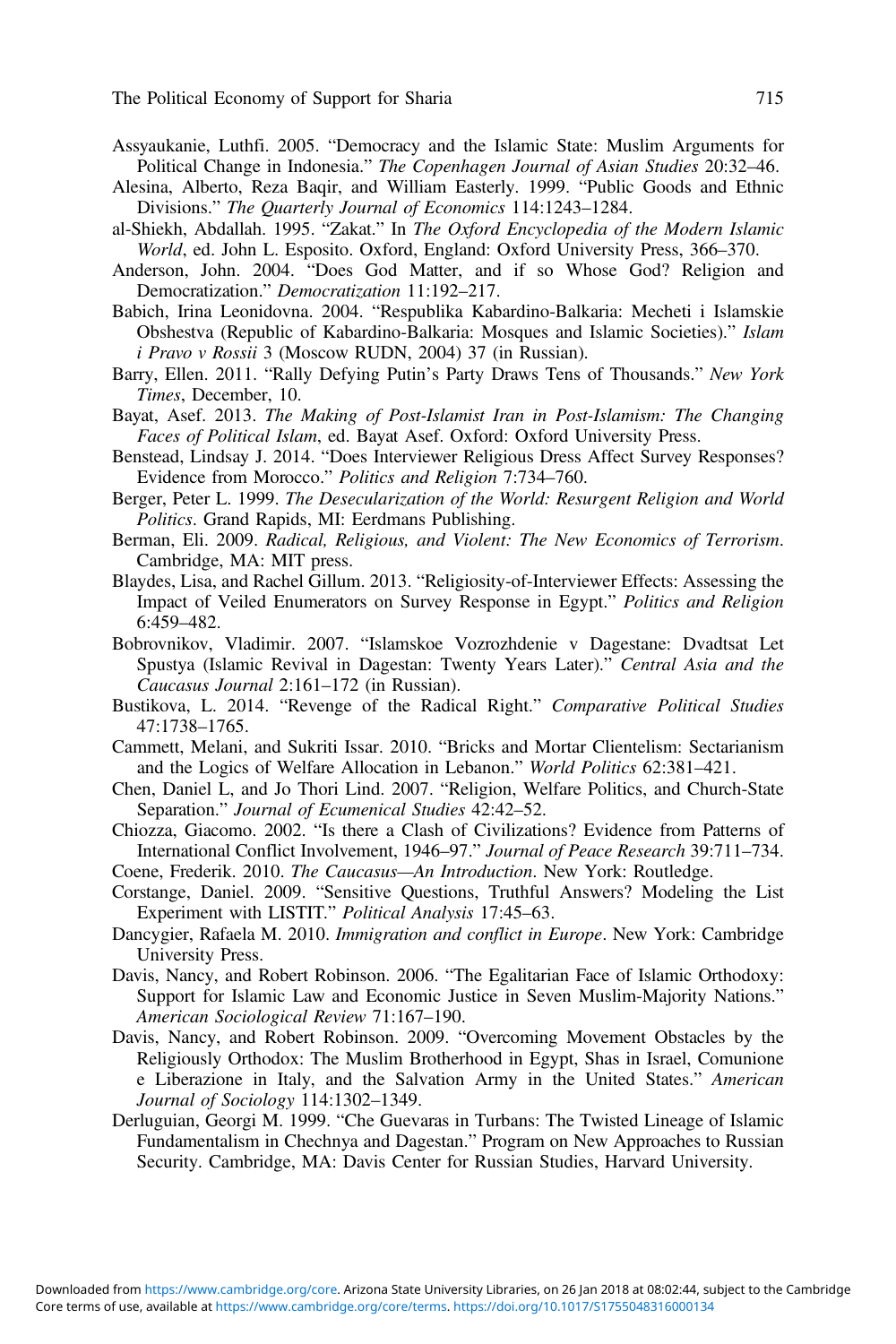- <span id="page-21-0"></span>Djupe, Paul A., and Christopher P. Gilbert. 2002. "The Political Voice of Clergy." Journal of Politics, 64:596–609.
- Djupe, Paul A., and Christopher P. Gilbert. 2006. "The Resourceful Believer: Generating Civic Skills in Church." Journal of Politics 68:116–127.
- Dunlop, John. 1998. Russia Confronts Chechnya: Roots of a Separatist Conflict. Cambridge: Cambridge University Press.
- Dzutsev, Khasan. 2008. Puti Preodoleniya Etno-Sotsialnykh Konfliktov v Yuzhnom Federalnom Okruge Rossiyskoy Federatsii (Ways of Overcoming Ethnic and Social Conflicts in Southern Federal District of the Russian Federation). Vladikavkaz: Rosspen (in Russian).
- Durkheim, Emile. [1933] 2013. The Division of Labor in Society. New York, NY: The Free Press.
- Eifert, Benn, Miguel, Edward, and Posner Daniel N. 2010. "Political competition and ethnic identification in Africa." American Journal of Political Science 54(2):494–510.
- Esposito, John, and Dalia Mogahed. 2008. "Who Will Speak for Islam." World Policy Journal 25:47–57.
- Fish, Steven. 2002. "Islam and Authoritarianism." World Politics 55:4–37.
- Freedom in the World Report, [http://www.freedomhouse.org/country/russia.](http://www.freedomhouse.org/country/russia)
- Gall, Carlotta, and Thomas de Waal. 1997. Chechnya: A Small Victorious War. London: Pan Macmillan Limited
- Gammer, Moshe. 2003. Muslim resistance to the Tsar: Shamil and the conquest of Chechnia and Daghestan. London, UK: Taylor & Francis.
- Geertz, Clifford. 1968. Islam Observed: Religious Development in Morocco and Indonesia. New Haven, CT: Yale University Press.
- Gellner, Ernest. 1983. Nations and Nationalism. Oxford: Blackwell.
- Gill, Anthony. 2008. The Political Origins of Religious Liberty. Cambridge, MA: Cambridge University Press.
- Gill, Anthony. 1998. Rendering unto Caesar: The Catholic Church and the State in Latin America. Chicago, IL: University of Chicago Press.
- Guiso, Luigi, Paola Sapienza, and Luigi Zingales. 2003. "People's Opium? Religion and Economic Attitudes." Journal of Monetary economics 50:225–282.
- Habyarimana, James, Macartan Humphreys, Daniel Posner, and Jeremy Weinstein. 2007. "Why Does Ethnic Diversity Undermine Public Goods Provision?" American Political Science Review 101:709–725.
- Hale, Henry. 2008. The Foundations of Ethnic Politics: Separatism of States and Nations in Eurasia and the World. New York, NY: Cambridge University Press.
- Harnischfeger, Johannes. 2008. Democratization and Islamic Law: The Sharia Conflict in Nigeria. New York, NY: Campus Verlag.
- Hassner, Ron. 2009. War on Sacred Grounds. Ithaca, NY: Cornell University Press.
- Hefner, Robert. 2011. Civil Islam: Muslims and Democratization in Indonesia. Princeton, NJ: Princeton University Press.
- Honaker, James, Gary King, and Matthew Blackwell. 2011. "Amelia II: A program for missing data." Journal of Statistical Software 45:1–47. [http://www.jstatsoft.org/v45/](http://www.jstatsoft.org/v45/i07/) [i07/.](http://www.jstatsoft.org/v45/i07/)
- Huntington, Samuel P. 1993. "The Clash of Civilizations." Foreign Affairs 72:22-49.
- Huntington, Samuel P. 1997. The Clash of Civilizations and the Remaking of World Order. New York, NY: Penguin Books.
- Iannaccone, Laurence R. 1998. "Introduction to the economics of religion." Journal of Economic Piterature, pp. 1465–1495.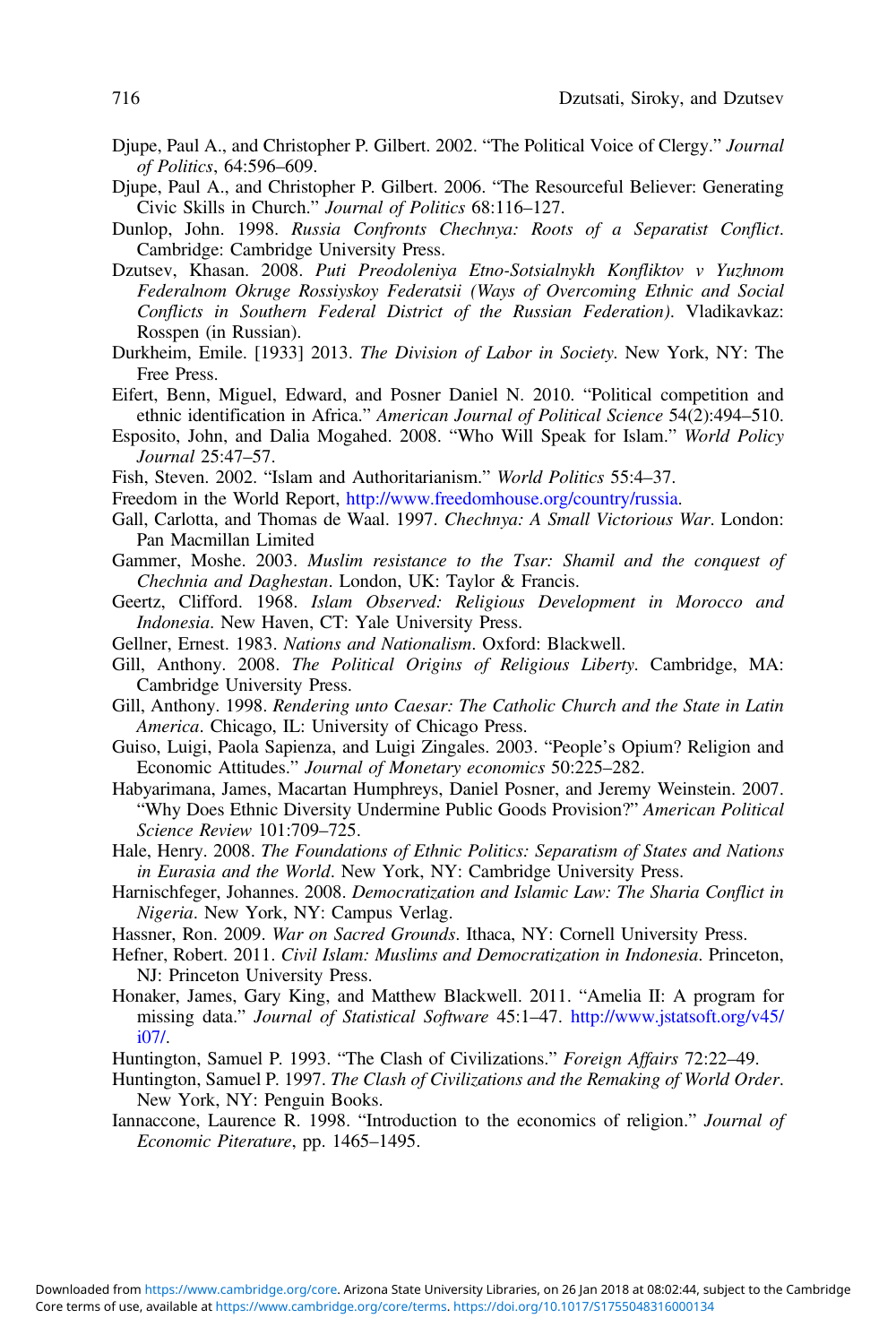- <span id="page-22-0"></span>Immerzeel, Tim, and Frank van Tubergen. 2013. "Religion as Reassurance? Testing the Insecurity Theory in 26 European Countries." European Sociological Review 29:359–372.
- Inglehart, Ronald, and Pippa Norris. 2003. Rising Tide: Gender Equality and Cultural Change Around the World. Cambridge: Cambridge University Press.
- International Crisis Group. 2013. "The North Caucasus: The Challenges of Integration (III), Governance, Elections, Rule of Law." Europe Report #226, September 6.
- Jamal, Amaney A. and Tessler, Mark A. 2008. "Attitudes in the Arab world." Journal of Democracy 19(1):97–110.
- Norris, Pippa, and Ronald Inglehart. 2011. Sacred and Secular: Religion and Politics Worldwide. Cambridge: Cambridge University Press.
- Iacus, Stefano M. 2012. "rrp: Random Recursive Partitioning, R package version 2.94/r4." <http://r-forge.r-project.org/projects/rrp/> (Accessed on February 18, 2016).
- Khanbabaev, Kaflan. 2004. "Shariatizatsiya Postsovetskogo Dagestana: mify i realnost, (Shariatization of the post-Soviet Dagestan: myths and reality." Islam i Pravo v Rossii, 1–3 (Moscow RUDN, 2004), 158 (in Russian).
- Knysh, Alexander. 2004. "A Clear and Present Danger: 'Wahhabism' as a Rhetorical Foil." Die Welt des Islams 44:17.
- Kuran, Timur. 2010a. The Long Divergence: How Islamic Law Held Back the Middle East. Princeton, NJ: Princeton University Press.
- Kuran, Timur. 2010b. "The Economic Roots of Political Underdevelopment in the Middle East: A Historical Perspective." Southern Economic Journal 78:1086–1095.
- Kurzman, Charles and Ijlal Naqvi. 2010. "Do Muslims vote Islamic?" Journal of Democracy 21(2):50–63.
- Kurzman, Charles and Didem Türkoğlu. 2015. "Do Muslims vote Islamic now?" Journal of Democracy 26(4):100–109.
- Klasnja, Marko, and Joshua A. Tucker. 2013. "The Economy, Corruption, and the Vote: Evidence from Experiments in Sweden and Moldova." Electoral Studies 32:536–543.
- Lander, Jared P. 2016. coefplot: Plots Coefficients from Fitted Models. R package version 1.2.4. <https://CRAN.R-project.org/package=coefplot>
- Mazarr, Michael. 2007. Unmodern men in the Modern World: Radical Islam, Terrorism, and the War on Modernity. Cambridge: Cambridge University Press.
- Mernissi, Fatema. 2002. Islam and Democracy: Fear of the Modern World. Cambridge: Basic Books.
- Mozaffar, Shaheen and Scarritt, James R. 1999. "Why territorial autonomy is not a viable option for managing ethnic conflict in African plural societies." Nationalism and Ethnic Politics 5(3–4):230–253.
- Mujani, Saiful, and R. William Liddle. 2009. Muslim Indonesia's Secular Democracy. Asian Survey 49:575–590.
- Neiheisel, Jacob R., Paul A. Djupe, and Anand E. Sokhey. 2008. "Veni, vidi, disseri: Churches and the Promise of Democratic Deliberation." American Politics Research 37:614–643.
- Noland, Marcus. 2005. "Religion and Economic Performance." World Development 33:1215–1232.
- Ozbudun, Ergun. 2014. "AKP at the Crossroads: Erdogan's Majoritarian Drift." South European Society and Politics 19:155–167.
- Olzak, Susan and Shanahan, Suzanne. 2014. "Prisoners and paupers the impact of group threat on incarceration in nineteenth-century US cities." American Sociological Review 79(3):392–411.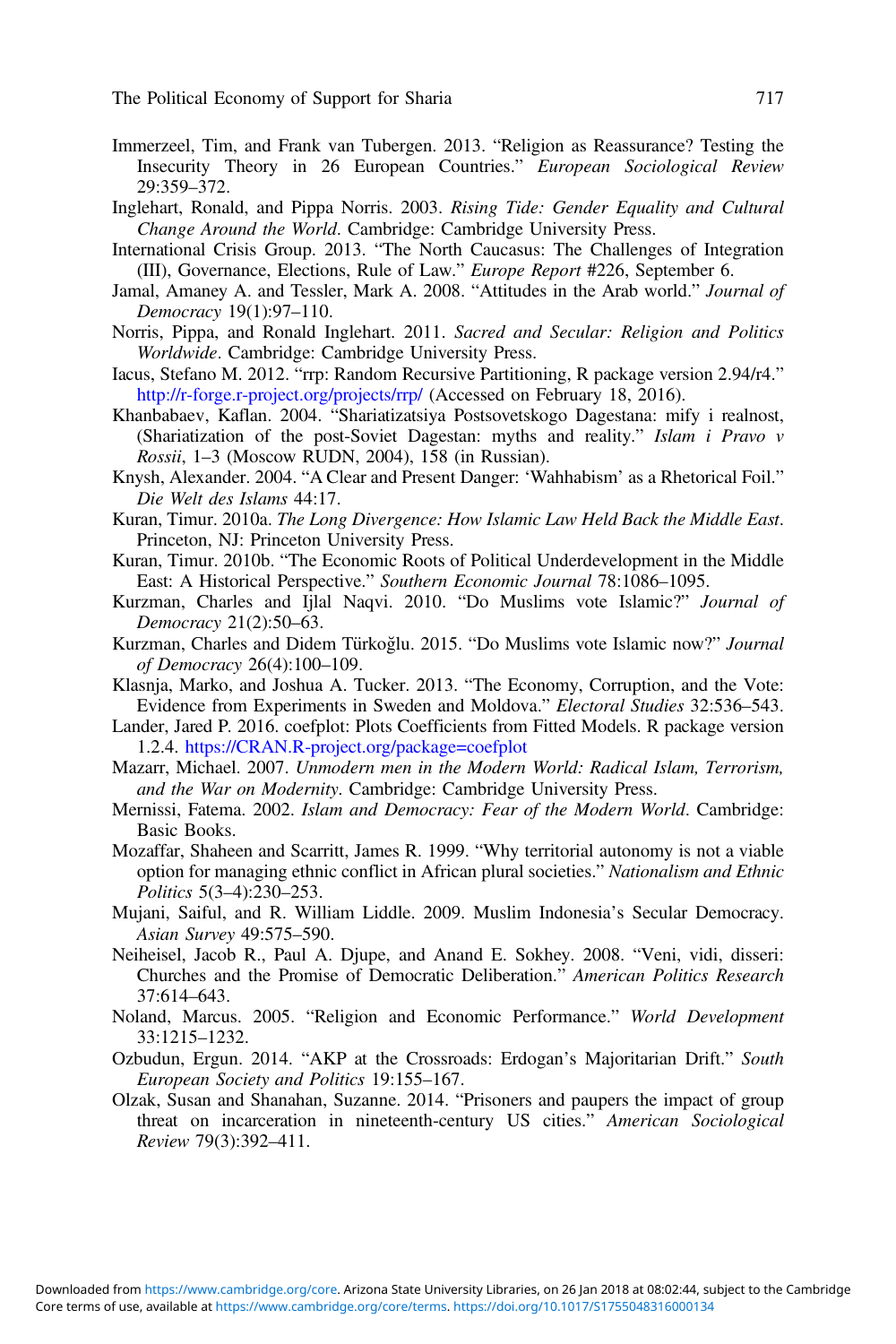- <span id="page-23-0"></span>Pepinsky, Thomas B., R. William Liddle, and Saiful Mujani. 2012. "Testing Islam's Political Advantage: Evidence from Indonesia." American Journal of Political Science 56:584–600.
- Platteau, Jeanphilippe. 2008. "Religion, Politics, and Development: Lessons from the Lands of Islam." Journal of Economic Behavior & Organization 68:329–351.
- Pokrovsky, Nikolai. 2009. Kavkazskie Voiny i Imamat Shamilya (Caucasian Wars and Shamil's Imamat). Moscow: Rosspen.
- Posner, Daniel N. 2004. "The political salience of cultural difference: why Chewas and Tumbukas are allies in Zambia and adversaries in Malawi." American Political Science Review 98(4):529–545.
- Pryor, Frederic L. 2007. "The Economic Impact of Islam on Developing Countries." World Development 35:1815–1835.
- Radio Free Europe/Radio Liberty. 2013. "Two North Caucasus Republics Set Election Precedent." Caucasus Report, May 19.
- Ragab, Ibrahim. 1980. "Islam and Development." World Development 8:513–521.
- Robinson, Glenn E. 1997. "Can Islamists be Democrats? The Case of Jordan." The Middle East Journal 51(3):373–387.
- Rodinson, Maxime. 1974. Islam and Capitalism. London: Allen Lane.
- Russett, Bruce M., John R. Oneal, and Michaelene Cox. 2000. "Clash of Civilizations, or Realism and Liberalism déjà vu? Some Evidence." Journal of Peace Research 37:583–608.
- Said, Edward. 1978. Orientalism. New York, NY: Pantheon Books.
- Seligson, Mitchell A. 2002. "The Impact Of Corruption On Regime Legitimacy: A Comparative Study of Four Latin American Countries." Journal of Politics 64:408–433.
- Siroky, David, Valeriy Dzutsev, and Michael Hechter. 2013. "The Differential Demand for Indirect Rule: Evidence from the North Caucasus." Post-Soviet Affairs 29:268–286.
- Siroky, David, and Valery Dzutsati. 2015. "The Empire Strikes Back: Ethnicity, Terrain, and Indiscriminate Violence in Counterinsurgencies." Social Science Quarterly 96:807–829.
- Stark, Rodney. 1999. "Secularization, Rip." Sociology of Religion 60:249–273.
- Stark, Rodney, and Roger Finke. 2000. Acts of Faith: Explaining the Human Side of Religion. Los Angeles, CA: University of California Press.
- Tanuwidjaja, Sunny. 2010. "Political Islam and Islamic Parties in Indonesia: Critically Assessing the Evidence of Islam's Political Decline." Contemporary Southeast Asia: A Journal of International and Strategic Affairs 32:29–49.
- Tessler, Mark. 2010. "Religion, Religiosity and the Place of Islam in Political Life: Insights from the Arab Barometer Surveys." Middle East Law and Governance 2:221-252.
- Tessler, Mark, Amaney Jamal, and Michael Robbins. 2012. "New Findings on Arabs and Democracy." Journal of Democracy 23:89–103.
- Thomas, Scott. 2005. The Global Resurgence of Religion and the Transformation of International Relations: The Struggle for the Soul of the Twenty-First Century. New York, NY: Palgrave Macmillan.
- Tibi, Bassam. 2008. "Why they can't be Democratic." Journal of Democracy 19:43–48.
- Toft, Monica Duffy, and Yuri M. Zhukov. 2015. "Islamists and Nationalists: Rebel Motivation and Counterinsurgency in Russia's North Caucasus." American Political Science Review 109:222–238.
- Toft, Monica Duffy, Daniel Philpott, and Timothy Samuel Shah. 2011. "God's Century: Resurgent Religion and Global Politics." New York, NY: WW Norton & Company.
- Walker, Sir Arnold Thomas. 1896 [1913]. The Preaching of Islam: A History of the Propagation of the Muslim Faith. Westminster: A. Constable and Co.